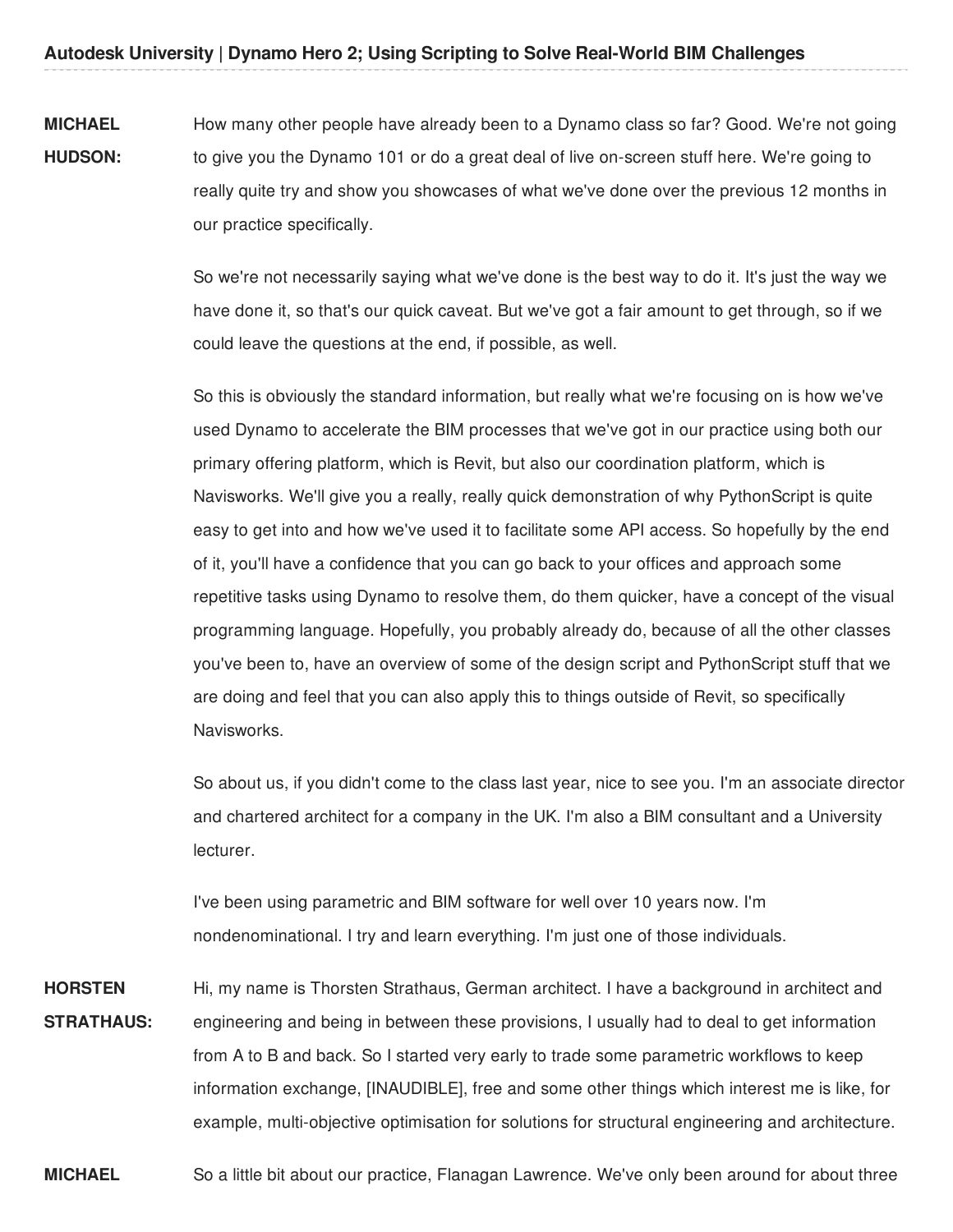**HUDSON:** years or so, and we're based in London. We've got about 90 employees.

We only do BIM work. We've been very lucky to receive a number of RIBA awards and World Architecture Festival awards for our design projects, but that doesn't mean that we only do exotic shapes. And I think that's part of the kind of aim from this class is that actually we've applied these processes to all of our work.

To give you a feel for some of the ranges of what that we do, we do masterplans, but we do small theatre projects. We do residential/mixed use. We do offices. And we're also part of a wider design group that offers interior design BIM consultancy, and we started a visualization company as well and also site expertise. So we're really kind of a multi-disciplinary practice, and part of that is related to just realizing that we can use our tools much better because we just like using them.

So previously, it's called Dynamo Hero 2. There's a reason because we did Dynamo Hero last year. And like all movies, at the beginning of any movie, you kind of a step backwards and talk about what happened previously.

So back in 2013, we started playing around with Dynamo. And the main motivation for this- and some people forget this-- is that it had a direct link, and it was bi-directional to Revit. It meant that all of our other processes were very lossy, which meant that had to interchange data between various platforms in order to migrate some conceptual design into Revit. It was gone. Suddenly you actually had a bidirectional process, and that was fantastic for us, so we really threw ourselves in on it.

And like basically everybody, we just tried to do some crazy curves, of course, like everybody else does. Make some geometry. And we started to realize that it wasn't just geometry that you could make in this software. You could also use it for acoustic simulation and optimisations of forms and structures.

And we use that to develop on a really, really tight schedule a project which was built on the South Coast and has won quite a few awards for us. And I talk about this in great detail in last year's presentation, so I encourage you to go onto the online resource and download this presentation too if you want to know about this specific project. But the great thing was that we learned so much in this project, that we have tried to apply it to everything else now.

So Dynamo Hero 2, a sequel, so normally in sequel movies, what happens is the hero has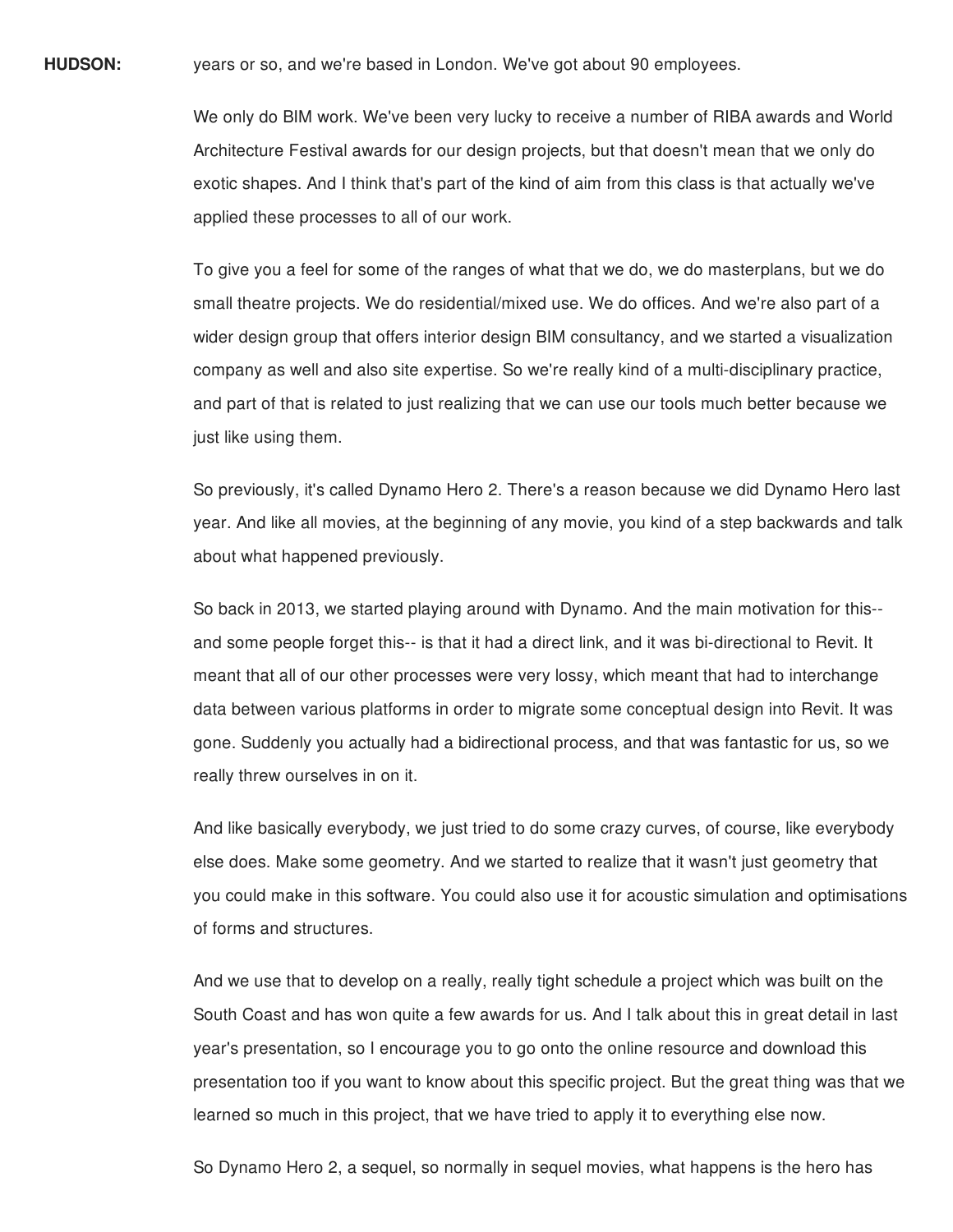some new challenges coming along. They also have some new friends.

#### [LAUGHTER]

And there's a lot more classes on Dynamo, and that's fantastic because the software now is developing at such a pace. There are new packages being released to access new programs. I encourage all of you just have a play and find out what you can do with it. It might not do what you want at the moment, but the development cycle is so incredibly fast that it probably will do very soon.

I was in a class earlier today with automotive designers, and they were really excited about it too. So it just continues to move ahead at quite a pace. But the challenges is the data, migrating things. As our jobs become more ambitious and we work with more and more design team members that are using BIM themselves, it means that there's just so much more data now, even 12 months since the last time as I spoke here.

So how do we start to use this work? Because the thing is this is actually what we find ourselves in in the majority of the scenarios, just chaos, just huge amounts of data that isn't very organized or isn't in the form that you need it to be. So we started thinking to ourselves, what superpowers should Dynamo possess? Or, indeed, how can we make Dynamo a superhero for us really? And it came down to four tropes, accessibility, connectivity, teleportation and time travel. And hopefully I'll explain all of those to you, and you may or may not believe that that's what they are, but they very much are kind of things that have worked well for us.

So the first one is accessibility. And 12 months ago, Dynamo only worked inside Revit pretty much, and now it is a standalone operation. There is Dynamo Sandbox. There's also Dynamo Studio.

And it means that it opens up a whole bunch of opportunities for, well, number one, for you to learn without the risk of mucking up your Revit files because it works independently now. It also means it runs a lot faster because it's standalone. It has it's own kind of power to work by itself.

Also, grouping. If anyone's ever used any kind of visual programming language, they get messy very fast. You know, you're throwing your thoughts together, and you're throwing them down on a canvas. The grouping functionality allows you to actually remind yourself when you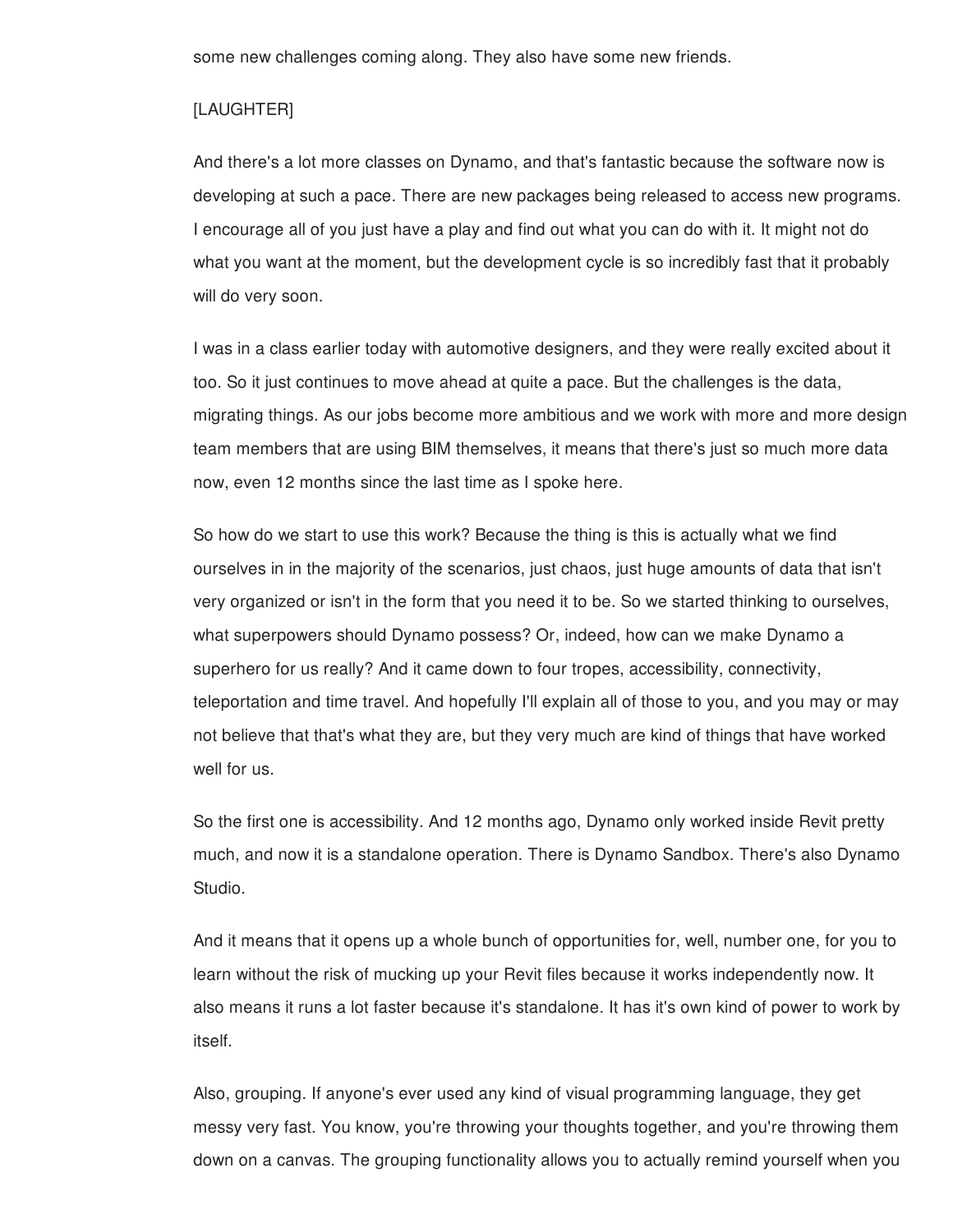come back from that coffee break what you were doing. It's incredibly useful to us. It seems like a relatively small thing, but the UI is moving at quite a place, and that's really helpful, particularly when explaining to your colleagues what you're trying to achieve. And also campus operations, basically if you right-click on any space inside the canvas, you can now jump to a small window, which gives you the main functionality that you want to have. All these things that just make you work foster and allow you to think about what the task in hand is rather than struggling with a user interface.

And also, there's PythonScript, which runs inside IronPython. I'm going to now attempt a potentially suicidal live demo of this, so you'll have to bear with me. So obviously, this is the main canvas that we're working on. And if I just right-click and there I immediately get this interface to go in here.

**AUDIENCE:** [INAUDIBLE].

**MICHAEL** It's not showing. It's not showing. And the tech support is not in here, amazing. OK.

**HUDSON:**

**HORSTEN** Can we kick the presentation for a second?

**STRATHAUS:**

**MICHAEL** Yeah.

**HUDSON:**

**HORSTEN** [INAUDIBLE]. but thanks.

**STRATHAUS:**

[INTERPOSING VOICES].

**MICHAEL** Yeah, so if we just press Escape.

**HUDSON:**

[SIDE CONVERSATION].

OK. I need tech support.

**AUDIENCE:** [INAUDIBLE]?

**MICHAEL** Yeah, well, that's live demos for you. They always do this kind of thing. That's even better.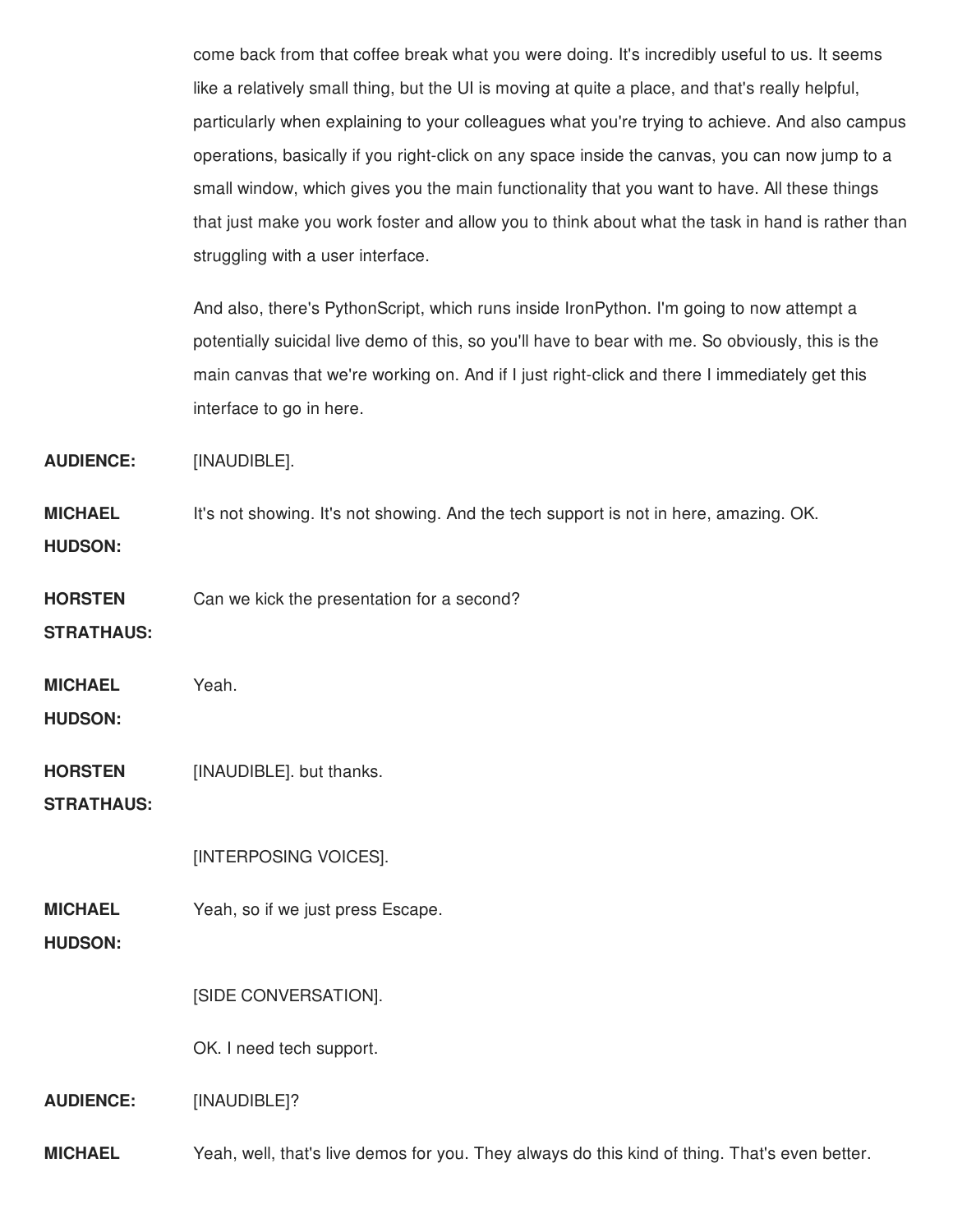### **HUDSON:**

# [INAUDIBLE].

**HORSTEN** I don't see anything [INAUDIBLE].

# **STRATHAUS:**

**MICHAEL** Oh, we can't see on the screen. OK.

## **HUDSON:**

# [LAUGHTER]

Yeah, apologies for this, guys. We'll just have to change our screen settings briefly. I'm obviously stalling for time here. Essentially, the interface that we've got going on here is not visible anymore.

[LAUGHTER]

**HORSTEN STRATHAUS:** Invisibility is one of the key--

**MICHAEL** Yeah, so this is a new one.

**HUDSON:**

# [LAUGHTER]

**HORSTEN** Every hero at that, come on.

### **STRATHAUS:**

**MICHAEL HUDSON:** OK, right. OK, so I'm going to right-click. So I can't obviously use the traditional dropdown search ar here, but there's this section here which also does the same thing. So I can type in point, and then it will also give me that tool. And the same functionality is still there, so I can still control C, control V it, and I've got two points.

> And I want to input some values in here, and I'm probably just going to use a slider because that's going to-- slider. And I'm going to slide her like that. I'm just going to go in there, and I'm going to [INAUDIBLE].

Now everyone has their own way of doing things, but what I do encourage to anyone who's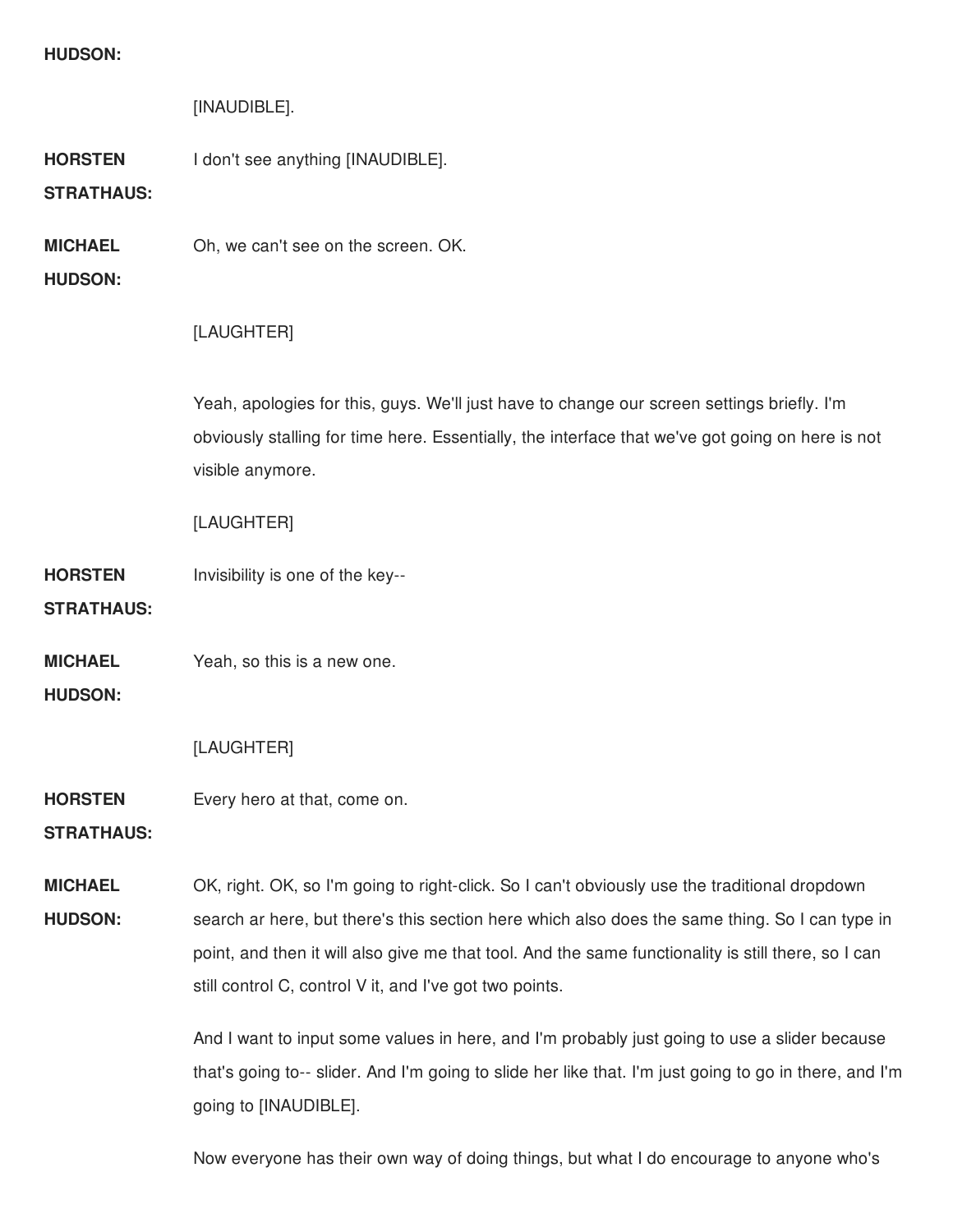using this is that you can change these headings in here. And it's not often said, but if you know what this definite input value is going to be, I tend to give them a name or something like that so that it's really apparent to anyone else who's picking up the graph from you that they can understand what you're trying to achieve. So I'm just going to leave it like that for the minute. It's just so that people understand that what's happening there.

And then you can select both of these and right click in Create-a-Group. And then give that a name, Input like that. And then you can make it a massive font as well if you want to. But when the graphs get really big, honestly, this is an enormous time saver. It seems totally banal on this kind of example, but that's actually quite helpful.

So I'm just going to move these sliders across slightly, so they're now on top of each other like that. And then just add another line. Start point, end point. Anybody can do this. This is quite preposterously easy to do.

So you can say, when you're generally sketching things out-- and we both do this too-- when you just trying to form an idea, this is the way to do it. It always is. You just drop all of the existing nodes onto the canvas, start developing an idea.

But say, for example, it's actually closed off, and it works really well for. And you don't really want to be able to muck it up yourselves or forget what you were trying to do. One thing to do is actually just Select these three, and then by clicking in the canvas space, you can click on a function called Node to Code.

And what that does, it just compresses this into a code block, which is really, really useful when you've got some more complex definitions happening. Obviously, this is a really simplistic one which I have to use for this example in the time that we've got, but you can see what it does here.

Now one thing that is a bit weird about it at the moment because it's still obviously a beta is that every single time I've done this example in practice, these names here have been different. So sometimes this T1, T5. Today it's 0.1, 0.2, and 9.1. So there's still a little bit of coding that those guys need to do, but it is incredibly powerful.

Now what this also does is it gives you an avenue into the design script syntax and language. And it's inherently very similar to C Sharp, but it also has a lot of similarities with the syntax or language being used inside PythonScript. And PythonScript is a node that can also run inside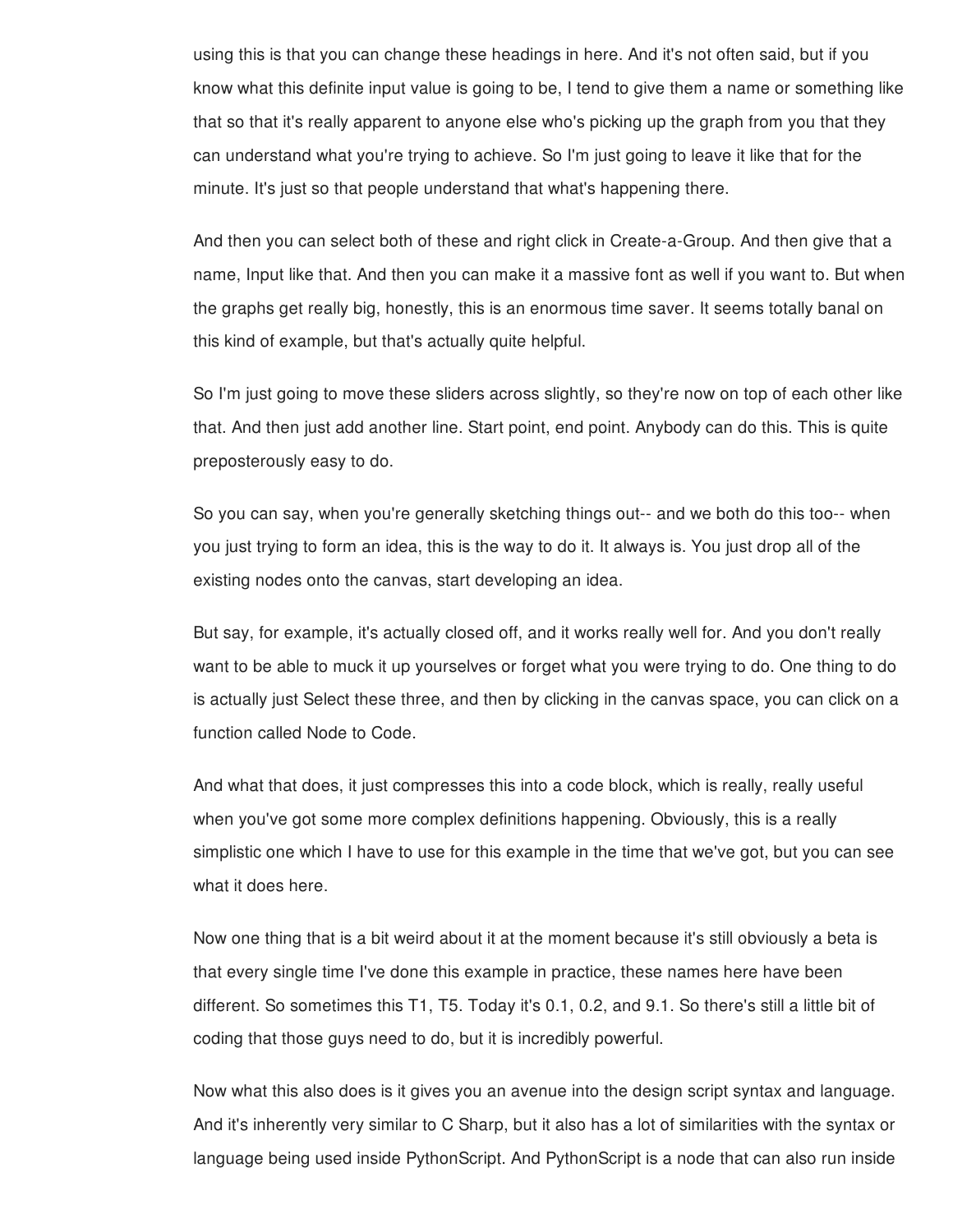#### Dynamo.

So if I just go and look for the Python node, that's it. There's not a lot going on in there. And if you double click on it, then that shows you the IronPython Shell, which is running inside. So you can add the lines of code in here.

And the great thing is that they give you a helping hand to start off with. They actually put into it what library it should go and find, and it goes and finds the design script library. So it becomes very, very easy to actually creates a simplistic Python node using the design script node of the code block you've already made.

But you do have to do some crucial things. And this is just so if anyone's used Python before, apologies, this should be a bit boring for you. But if you haven't used Python, it's just to kind of explain it. Because at first off, you need to have some inputs.

So I need to make sure I've got inputs this time, so I need to have T1 equals N, which is the looking for an N function, and then in the square brackets 0. Just like any other coding language, the first value is 0 rather than 1. And T2 equals, in brackets, 1.

And then I'm going to make sure that my out is called, and I'm just looking at my design script language over here. I want it to be called Line 1 I'm hoping. Things could lock down and this could just go horribly wrong, so apologies in advance if it does.

So I'm just going to accept the change on this, and immediately it's going to say, this doesn't work because I need two inputs. [INAUDIBLE] have no functionality at the moment. So I'm going to go to my code block over here. I'm going to just copy it. Get back in here and then paste it.

Now one point is that there were no semicolons to execute lines in PythonScript, so you have to delete those. That's something you have to get rid of. I just want to double check through this. T1, T2, and then just to make sure it's really obvious to everyone, I'm just going a 0 set as well in there. I'm just going to accept the changes on there, and then hopefully if I connect this all up, it doesn't work.

# [LAUGHTER]

Ah, what's going on?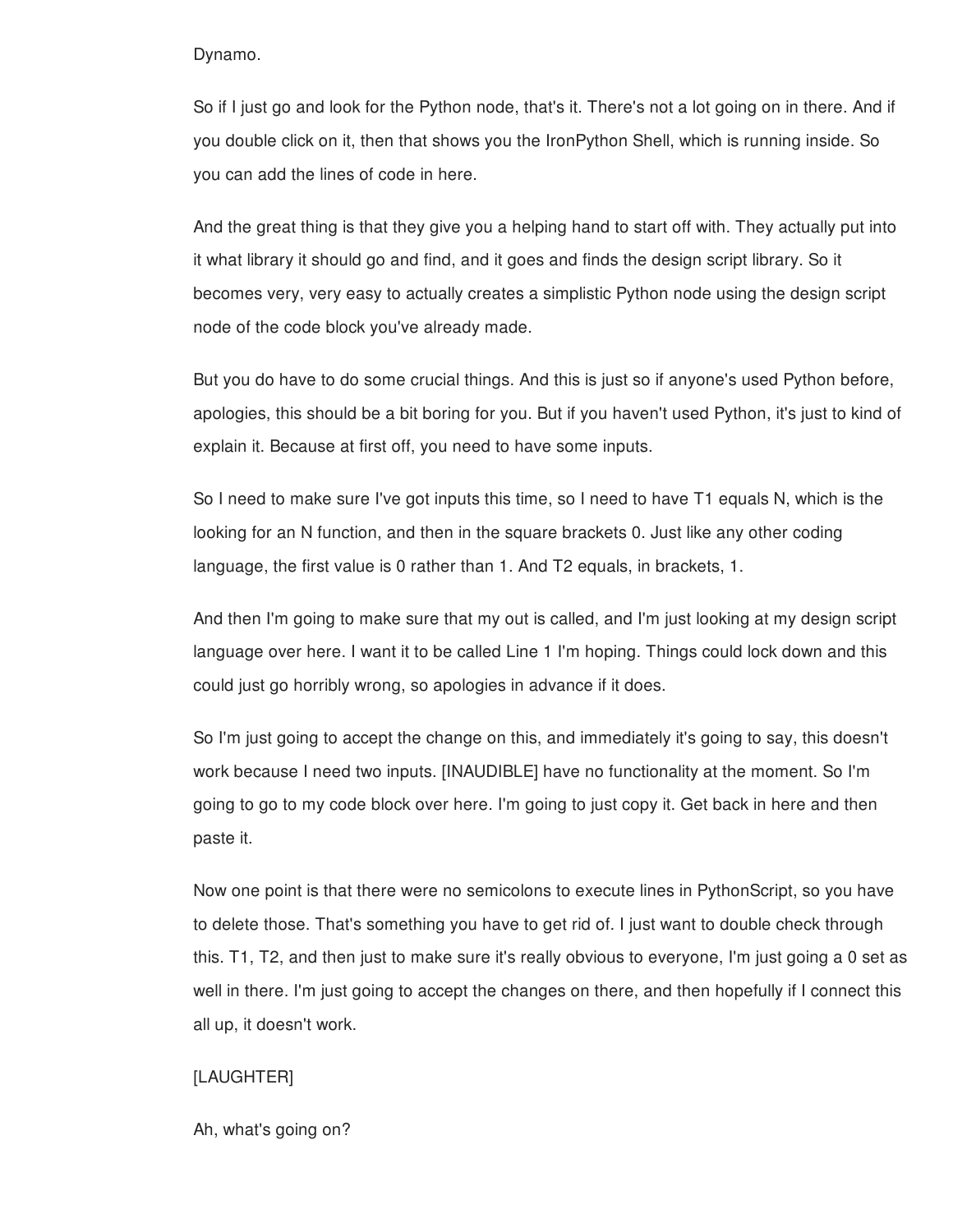**HORSTEN STRATHAUS:** Just kill the Autodesk. I didn't say that. We don't kill Autodesk. We just have to delete the variable.

#### **MICHAEL** Ah, yes. Well, said. Yes. I've done this a number of times.

**HUDSON:**

In design scripts, the names only have these actual names in them. The Autodesk thing is a nuance that's hidden in there for some apparent reason. Thanks for reminding me of that one.

So that should work. Yeah, there we go. So that is it. Apologies for the slight delay there, but that's essentially how a PythonScript node can be assembled.

So there's the two different ones going on there, but you see that because this one only outputs the line rather than the point, so you can see only the line going on there. So obviously you use it for much more complex functionality than that. The real benefit of using Python is stability for creating recursive functions, and so I'd hit Looping and things like this. There are some Looping things in Code Block, so I wouldn't say don't use them. The while loop is available in there, but I just like Python because it's very stable.

Anyway, after that fun little sideshow, we should go back to our presentation. And, OK, we'll just have to do it this way, I think.

**HORSTEN** [INAUDIBLE]. Can we get some elevator music while we [INAUDIBLE].

**STRATHAUS:**

**MICHAEL HUDSON:** Some elevator music. [LAUGHS] Actually, are there any questions whilst Horsten is getting that set up about what I just showed you there at all? Great, you're all experts now. Super.

**HORSTEN** Experts in Python. That's great. Nobody achieves this in this short time.

**STRATHAUS:**

**MICHAEL HUDSON:** OK. Super, up and running. OK, so just to conclude that notion of accessibility. The fact that they've got these kind of really great UI functionalities in here that they continue to improve and they really listen to everybody when they give solid feedback about how they'd like the program to improve, above all, it makes you feel quite valued as a customer.

> But also, the fact that it stably runs several textual-based coding languages inside it means that you've got a number of entry points in order to deliver the design that you want to do. And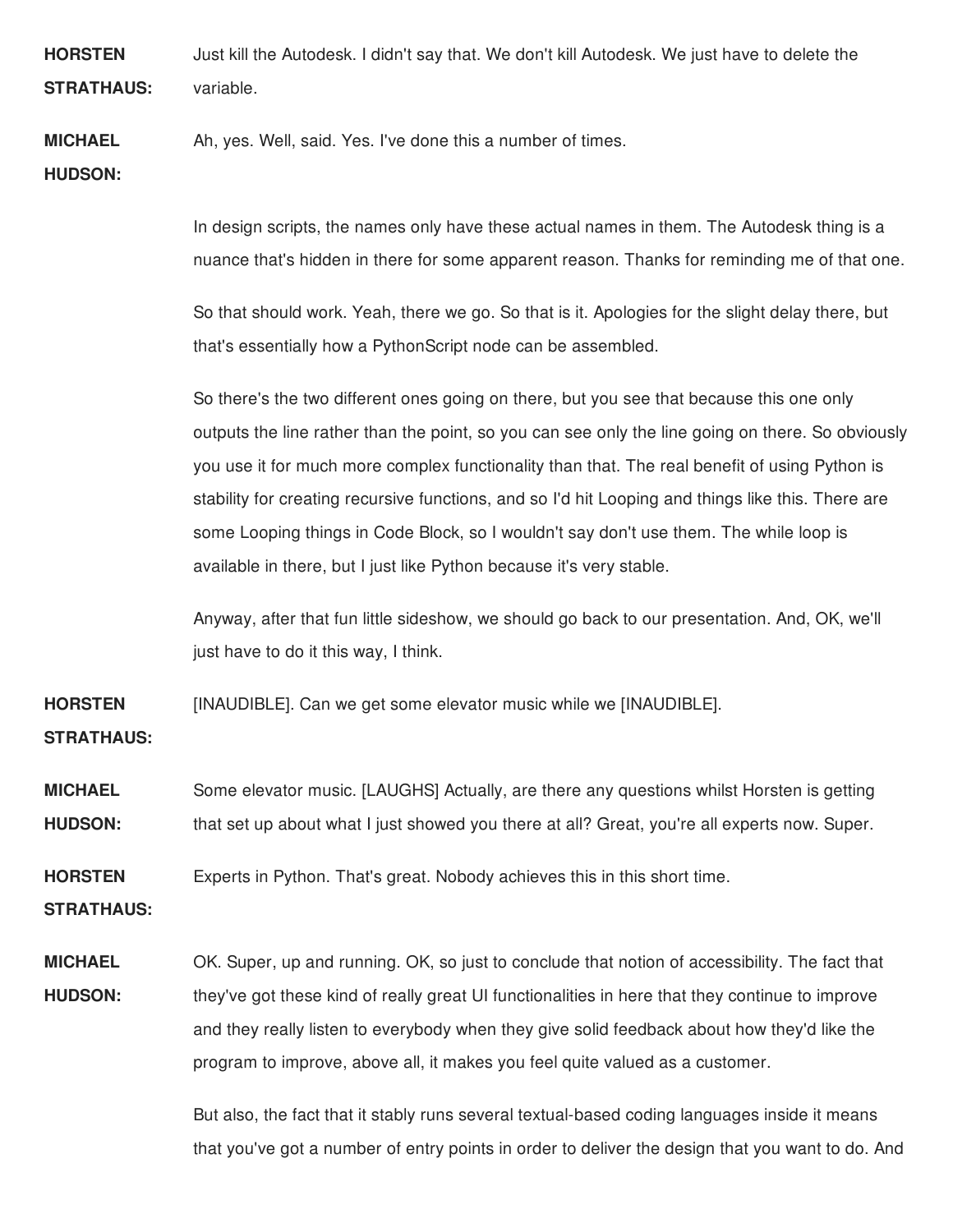there's also some really great resources, so the main point of access is the DynamoBIM website, which I hope you've all had a look on. But there's also the DynamoPackages website with a number of people uploading things. One of the best uploaders has just arrived, Andreas to the back there. There's also GitHub because there's a lot of open source work that's happening on there and also Dynamoreach, which will go live very shortly I've been promised, which allows you to basically run Dynamo through your phone, which is pretty cool.

Anyway, let's move onto our next superpower, which is connectivity. So previously, this was kind of the limit of what we were really doing. We were doing extraction of schedules and things, pumping them through Dynamo and doing some manipulations going into Revit, round tripping, this kind of thing, in order to optimize our designs.

But over the last, say, 18 months, there's been a real proliferation of platforms that you can actually drive through Dynamo. It's amazing. Some packages to run Maya have just been released as well. Basically, you name it, you can do it. Because the background of it is all the same kernel.

So basically any software that you use or any of your partners use, you could potentially be manipulating, you can be working around, with Dynamo.

So we're going to focus on-- oh, sorry. And this is essentially a capture of a Python script. Essentially all it does is it brings in some extra libraries of that platform that you want to be able to use. And then you can basically use the functionality inside that too.

So we tend to use it that way. It's not the only way. But it is one way of doing things.

So the one that we're going to talk about initially is a workflow where we've included Navisworks to streamline our repetitive tasks. Anyone who does clash coordinations, you know what I'm talking about here. But just a quick overview of the project.

So was is from our master plan. That's Wembley Stadium if anyone's been to the UK. Behind it we were delivering our 1-billion-pound master plan. And this was a residential phase, which was around about 100 million pounds. 360 residential units. Also an underground car park in Energy Center.

We're employed as the architect, the interior designer, and the BIM consultant on this job, so we were incredibly powerful to impose our rule upon the way that it was going to work. Which was great.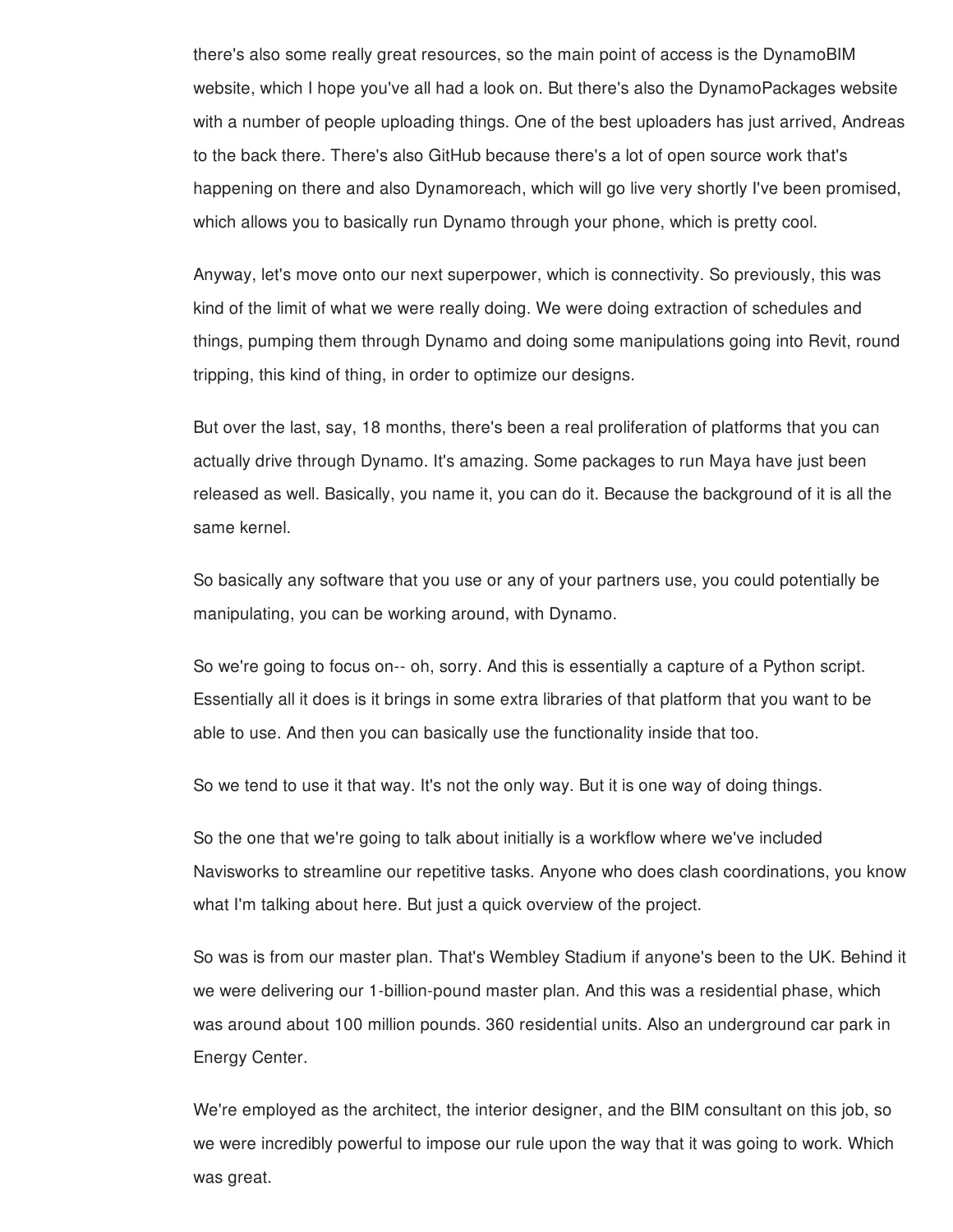The client, however, was very well-informed. They wanted something called BIM Level 2. I don't know if anybody's aware of that, but essentially it's a government-mandated standard. There's no obligation for private companies to do this standard.

But essentially what it means is that you have certain levels of delivery gates where you have models that are assessed and qualified for a certain standard all the way through the project. There's a bit of similarity with some of the AIA E202 standard, but it's obviously written with their own English version of it.

All of the design consultants were delivering full BIM models. And there were biweekly model federations and there were about 60 models going through. And that was something we had to try and manage.

So the first thing that we did was we set up something called essentially a model responsibility matrix, which is very similar to the LOD system that you guys over here-- I think it's a BIMForum one. Essentially it's PAS1192 part two.

The crucial nuance is it forks and says geometry and information. And they can be two different levels at any point inside the project. So you have to be very granular in the way that you assess that the models are being delivered by consultants. And you also have to agree pretty rigorous resolution timetables.

Of course in reality, this is what I'm actually talking about. I'm talking about consultants designing pipes through their own designs and, you know, craziness. So this is the kind of challenge that we face.

So initially the traditional Navisworks workflow that we all know and love was, we get a few Revit files, we put them into Navisworks and we run some clash resolutions. And that's great, that's a fantastic process. It's very fast and you can get reports out-- which we did-- straight into Excel, great. So why would we do anything else?

Well, when you started to have 60 models and over 50,000 clashes every two weeks, it wasn't taking a few hours, it was taking the entire week. And if you've already agreed to very stringent timetables for exchanging information with all the consultants, and then as a reviewer you're unable to give them any results back because you don't have enough time to do it, it tends to make a mockery of the system.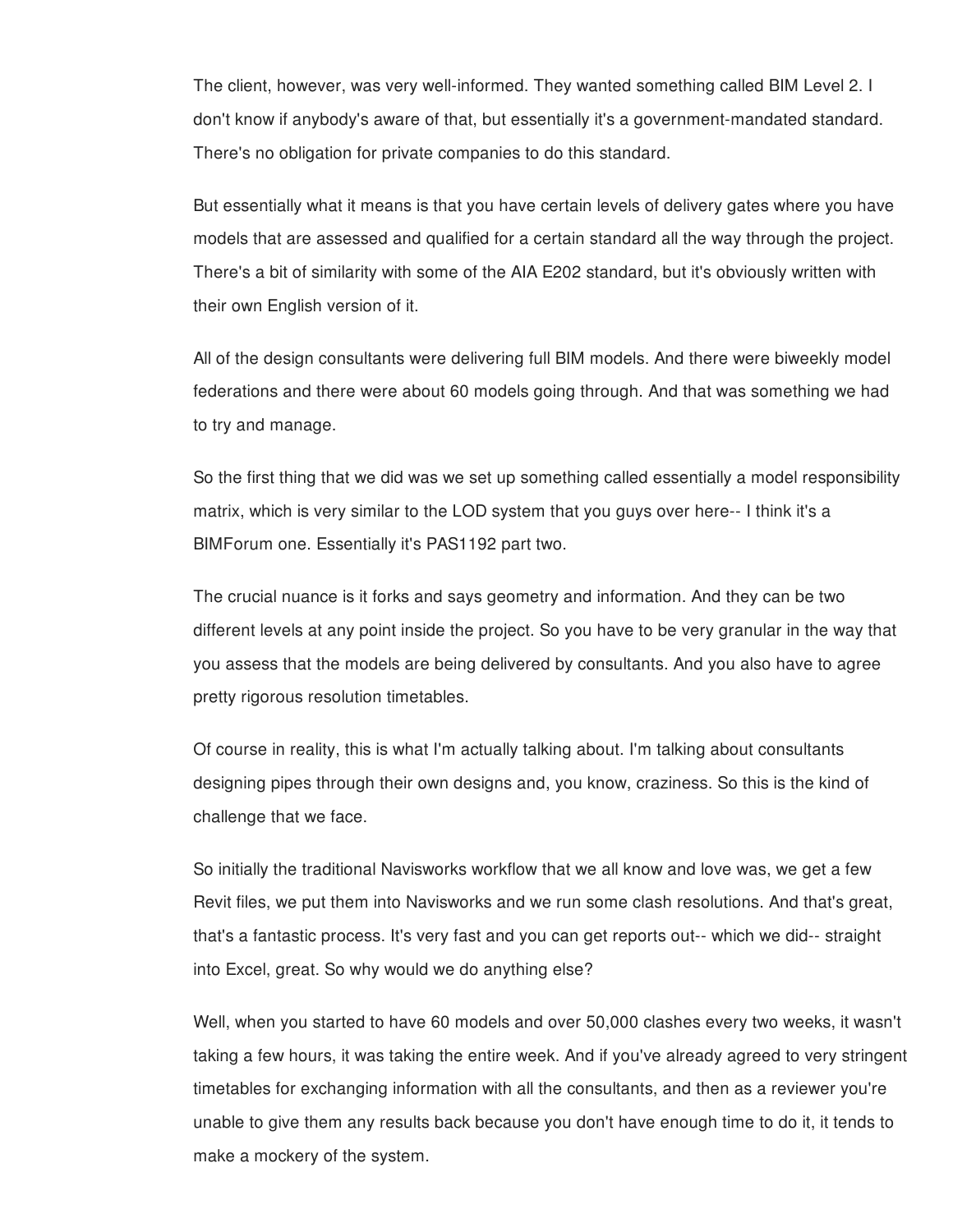So we needed to find a mechanism to get quicker at what we were doing. And it's a very arbitrary, repetitive process. Well, obviously Dynamo was the way to go on this one. And so I'll let Thorsten jump in and start to explain how that works.

**THORSTEN STRATHAUS:** Thanks. So we've got 60 models and only a few days to do something. What I didn't say at the beginning, I am reasonably lazy. So I came to the office and got new task and a new project, and everything was fine, then I jumped through that hoop. The second time I was a little bit stubborn, so we said we have to do something about that.

> So for example, getting these 60 models together every second week, to have the same arrangement in the Navisworks world than you have in your authoring world-- in our case it's Revit-- then setting it up again and again, got a little-- yeah. We said, we can do this a little bit faster.

So we kind of only threw together a bunch of few components in Dynamo, reading the Revit file which the architects in-house were using. And they had already manually linked in these files, so I didn't have to do that. We're just reading the information off of these documents which are linked in there.

And we use a Dynaworks plugin from Adam Sheather, a very cool guy from Malaysia, unfortunately not here. So I want to really get him some beers if I meet him for the first time, because he really saved us some valuable time, creating a plugin where you can access the API of Dynaworks.

I think it started a year ago and it's really going well, putting stuff together. So I only have to do six or seven components and I can automate the workflow of setting up the Navis file and queueing all the architectural files which we pull from the server. And then I save that Navisworks file and the first step of the part is done.

Then running through the federation report itself. We set it already, 50,000 clashes. Where arranging and organizing the clashes and assigning these clashes to the consultant is still a kind of very much a manual task, where you have to use your intelligence.

Where other areas of actually, later on, getting the information of the number of clashes in the clash reports, and who is a little bit behind or in front of schedule in how our other consultants perform for our monthly report to the client.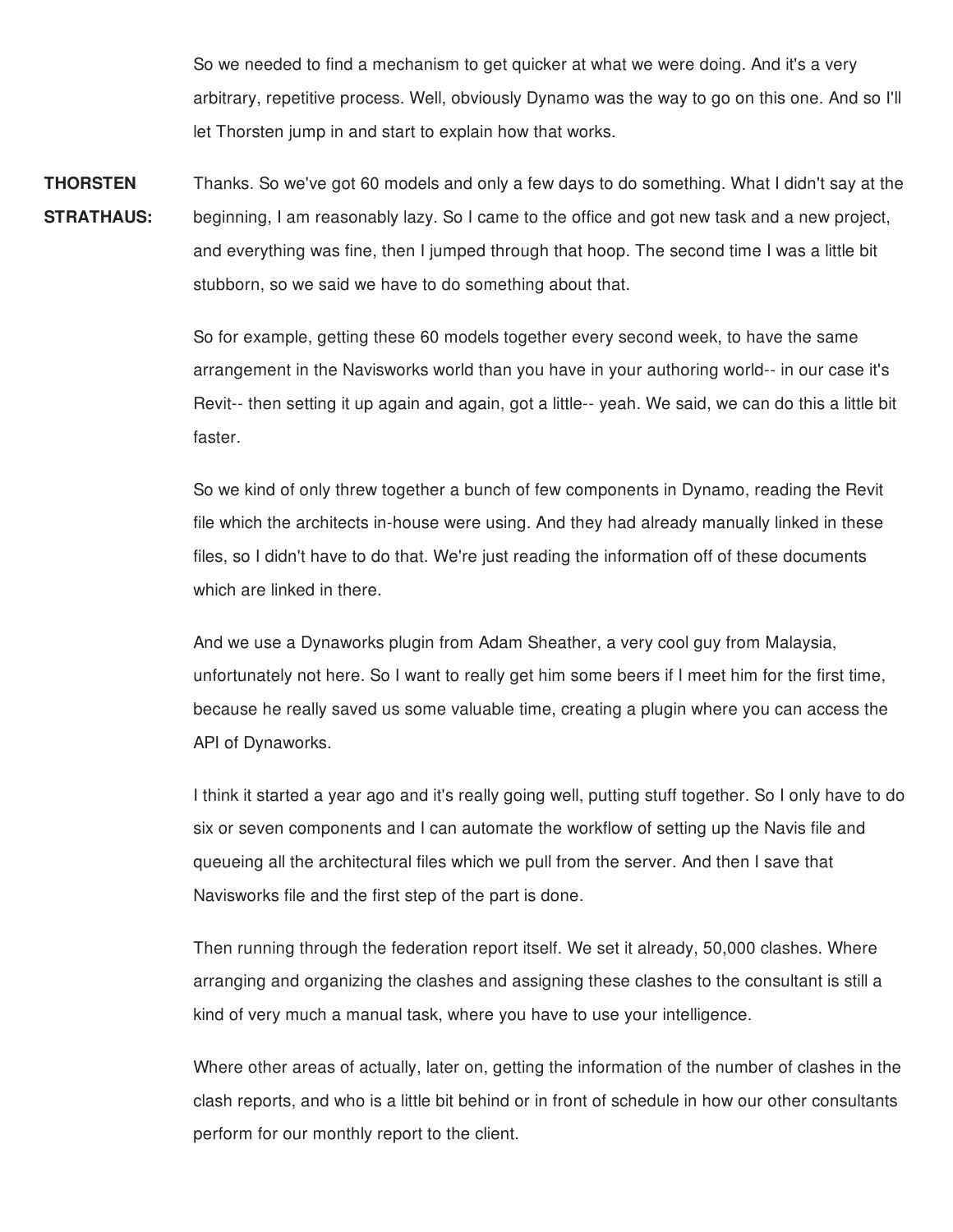This can be done automatically, again. And so we start with basically four groups. We have number one. I could go through that.

**MICHAEL** Yeah.

**HUDSON:**

**THORSTEN STRATHAUS:** Number one, we find two files. The first one is the Excel file, where we want to write the data into it. And the lower one is the Navisworks file which we set up before.

> So on the very lower bottom on the left side you see that there's a Boolean true/false. It's a very nice feature of Dynaworks to be able to access the Navisworks API, to start an instance of that file, of the process in the background.

It doesn't come up, it's not visible. It's more stable, it's a little bit faster, and I prefer to have it like this. But then you actually lose a little bit the overview of, is the process still running? Where am I in my process of running through 50,000 clashes? Which will take up six minutes or something.

So you have to open the Task Manager. You see the process on the very top roamer.exe which still has 6% of CPU use. That's your feedback when Dynamo is done. Then the roamer starts and you get your data back to Excel.

Reading the data, basically you get the file, you get the clash detection internally, and then you have all the clash test. It's the first long list on the side. We've had about 42 different clash tests.

For example, the first one was architectural structure. And you then read out all the notes. Which are actually the clashes, it's just a different name. We want to keep it the same.

Having all the notes, we are filtering the notes for the status so we can actually know in which clash we have how many of resolved, or new, or active clashes.

And these are the same naming convention like you see on the right side. And the clash detector from Navisworks itself, what you are used to.

So you can actually see that, for example, the first clash test, which is architectural structure, we have 15,196 results clashes.

When you run through these 42 tasks, or 42 tests, analyze this and split that up and get the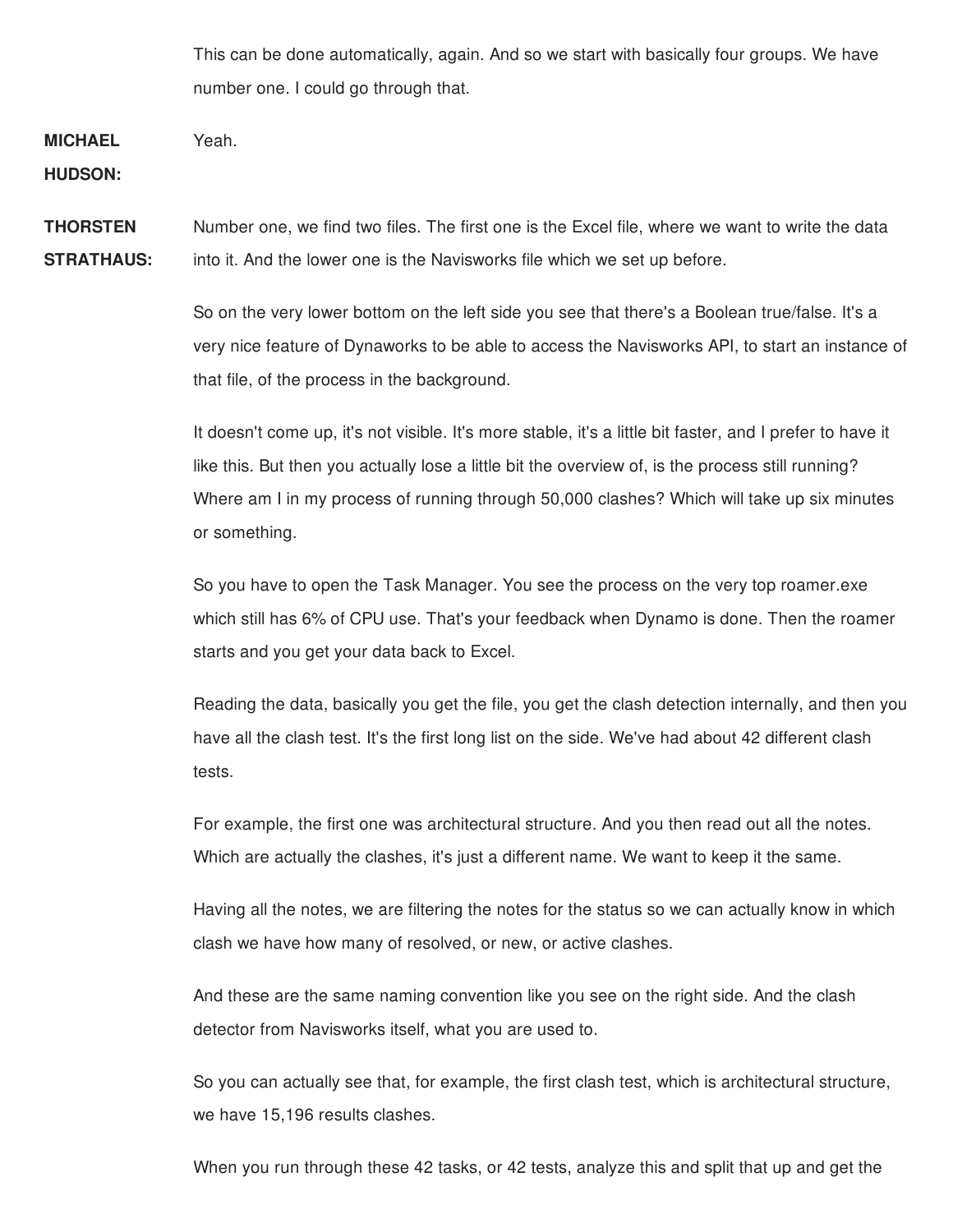data a little bit remapped and reorganized to get it to the Excel, one might get carried away in doing it piece by piece for 42 things.

This is definitely not best practice. For sure, I only did this to show you how you shouldn't do it. I never did this myself in the beginning. And I never ran into massive problems with write data to Excel notes. Never happened.

# [LAUGHTER]

So you can actually run through a little bit more clever regarding the data you are pulling and how you deal with list management. And the big thing to take away from this like before, list management is a little bit tricky. And there are options to use functions on lists where you wouldn't expect the stuff to happen because the naming is a little bit off.

If you come from other programs, like Grasshopper, you have a very different naming idea. And then you have to spend a few hours to figure out that there already is something, you don't have to write yourself.

And the upper area, the green one, it's the standard four components being used to create a range for this test file to show you here. We just have four elements in our list, 0 to 3. Not the 42. Running through, pulling all that data, getting it into separated lists.

If you want to reduce your code at some point, especially range is something very easy on the middle on the bottom you see in the red group. The design script syntax for range.

Super easy. So like the other one, you start from 1 to the count of the list, which is 4, minus 1. You have 4 elements.

You do it in the count and the design script syntax from 0 dot, dot is 2. Like direction, to count minus 1 and the steps is 1. It's one line, nice and-- yeah, sexy.

So you're already a expert in design script coding now. Then a little bit of remapping to get the data.

You might have heard of this before, like, a little bit of transpooling and splitting up lists to get it into the right format for Excel, because Excel is kind of only two-dimensional. And you have to split it up to rows and columns and then you're finally able to get the list of data elements over there.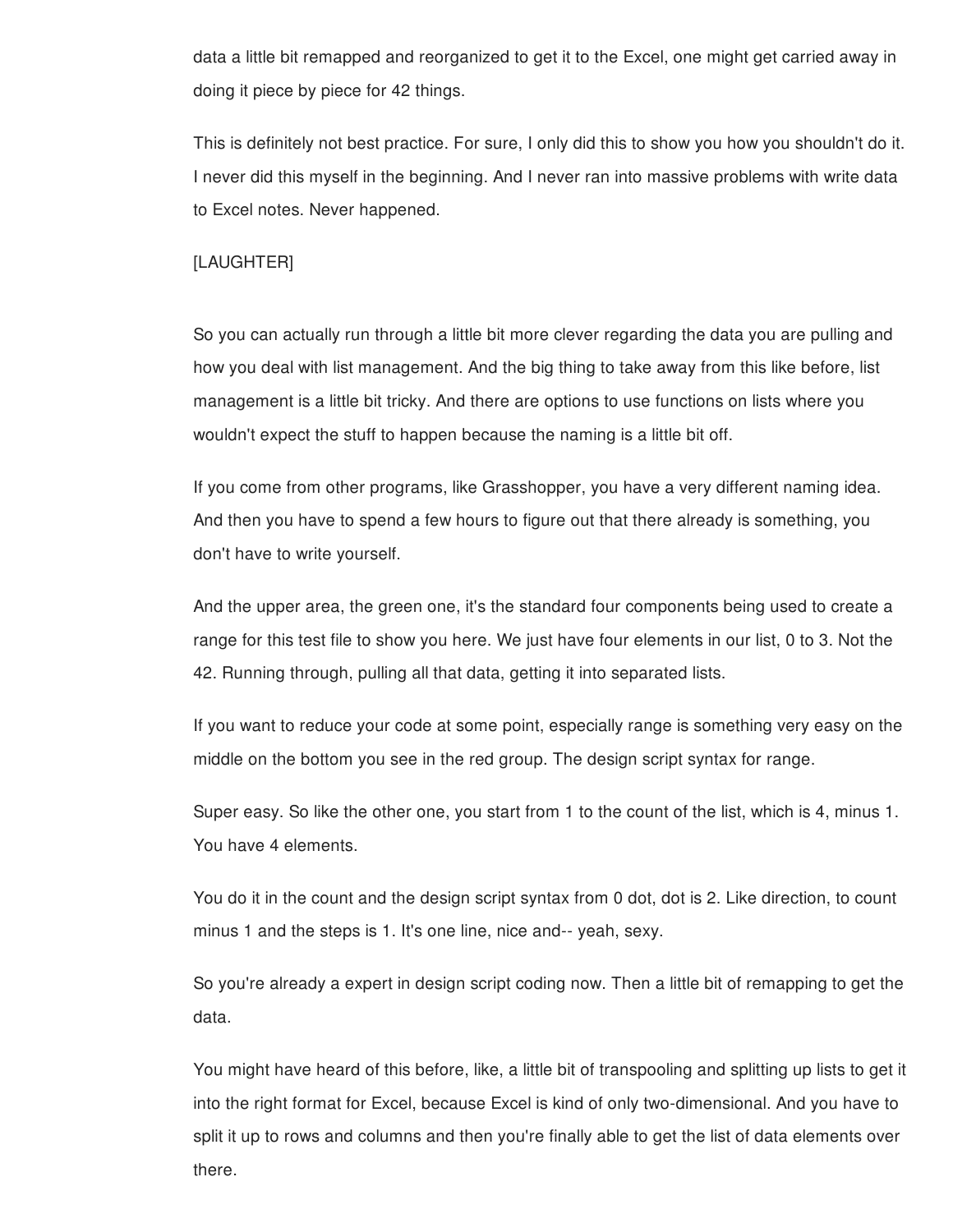You can see we have these three clash detections, clash tests from A versus S, A versus M. That's mechanical, architecturals, engineering-- electrical, sorry. And then you see the data pulling up there.

And that's how it looks in the Excel sheet. So sending this data to Excel is kind of only 10, 15 seconds. You have about 60, 80 variables which you put into the right cells. The sheet is a little bit prepared to see what we've got there. And you see that the results and the summedup numbers actually are the same what we had before in the lists in Dynamo.

So we've done this quite a few times. The last one was federation number 17. But we are running over the time. Putting everything in Excel, having a look at it as a pivot table, quite helpful.

Where, at the same point, we are reading the data of these data table which we had before and created some automated tracker to actually see the results over time of the clashes. Like the last one compared to the one before. And can actually put a little bit of the finger on the consultant who has been a little bit lazy.

**AUDIENCE:** Are the [INAUDIBLE] from Navisworks or Dynamo [INAUDIBLE]?

**THORSTEN STRATHAUS:** That is just Excel graphs. So you pull over this data of one federation. Then you have several federations together. Not the [INAUDIBLE] table you see here, but just the same, just numbers.

> And then automated graphs which always pull the last entries and give an overview of how the project is performing and where are we at. And sometimes you can see if, for example, we have raised, or we have decreased the tolerance for clash detection. It went down from 25 to 10 ml or something.

> Or we had another consultant coming in, or when the MEP guys had the idea to copy around a few of their not-correctly-finished apartment layouts regarding for services.

**MICHAEL HUDSON:** OK, so the good thing about all of this was that we realized that we could automate and accelerate our processes so we could report information in a really concise way to the rest of the design team. And the design team went, that's not fair. Why can't we do that, too?

And we realized that actually, it was really quite easy to take the next step. So essentially,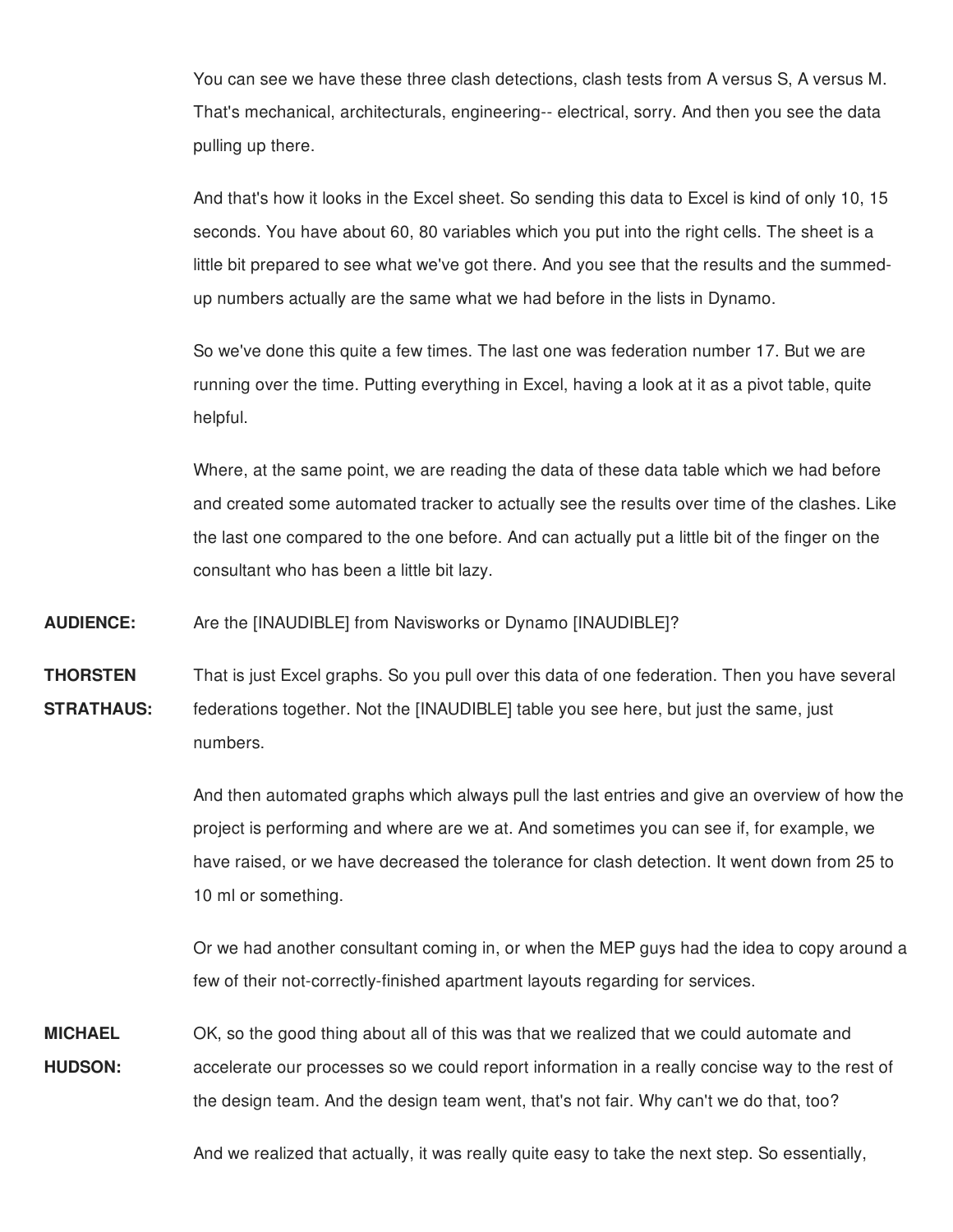going back to that earlier diagram that I showed you is that, well, we've already got this kind of database that we're kind of manipulating and reporting into Excel.

Well, we've got all these IDs. So we could actually be commuting that information back into a Revit file. So I call this teleportation, because essentially the process, or at least the idea is, OK, well, we found the clashes. We've identified them, we've got reports and for resolutions.

Let's make it so that every consultant can find them in their projects rather than having to just go through reams of paper. So essentially, the first half of the process is the same as the earlier one where you're just manipulating the early clash information.

**THORSTEN STRATHAUS:** Reading the clash federation file, having the clashes in there. And in the background you already see something, some geometry. Looks like a wall. Might have a door opening.

> The reason why we see that is because we read-- you can read these two elements which belong to a clash in Navisworks. And since we know we have the architectural central file in front of us, you can be sure that we can actually pull every information possible out of the Revit database of this one element which is from the file we are in.

There are actually already a few nicely programmed Python scripts, again. From people who are able now to access linked files. So you will never be able to write something back to a link file. But now you are already able to pull data from linked files for elements.

In this case we separated the two elements of the clash note, selected one of the interesting clashes in this situation. I can't read it. Clash 11,000-something-94. And on the upper right side you see that we have a Python note again, which was written by Dimitar Ivankov. It's a note I found on the package manager.

Actually, not package manager. It wasn't the plugin. In the forum. That's another great source of stuff, where experts actually from the developer team and experts of the profession all over the world post questions and answer your stuff. You can get solutions for your issues if you don't find it yourself.

Then we want the Python code to actually create a section box around the element because if you have 60 models in your Revit file open, and you see everything and you see nothing. So you have to focus on something. But you still want to have all information around that object. We are talking about the wall with the door opening.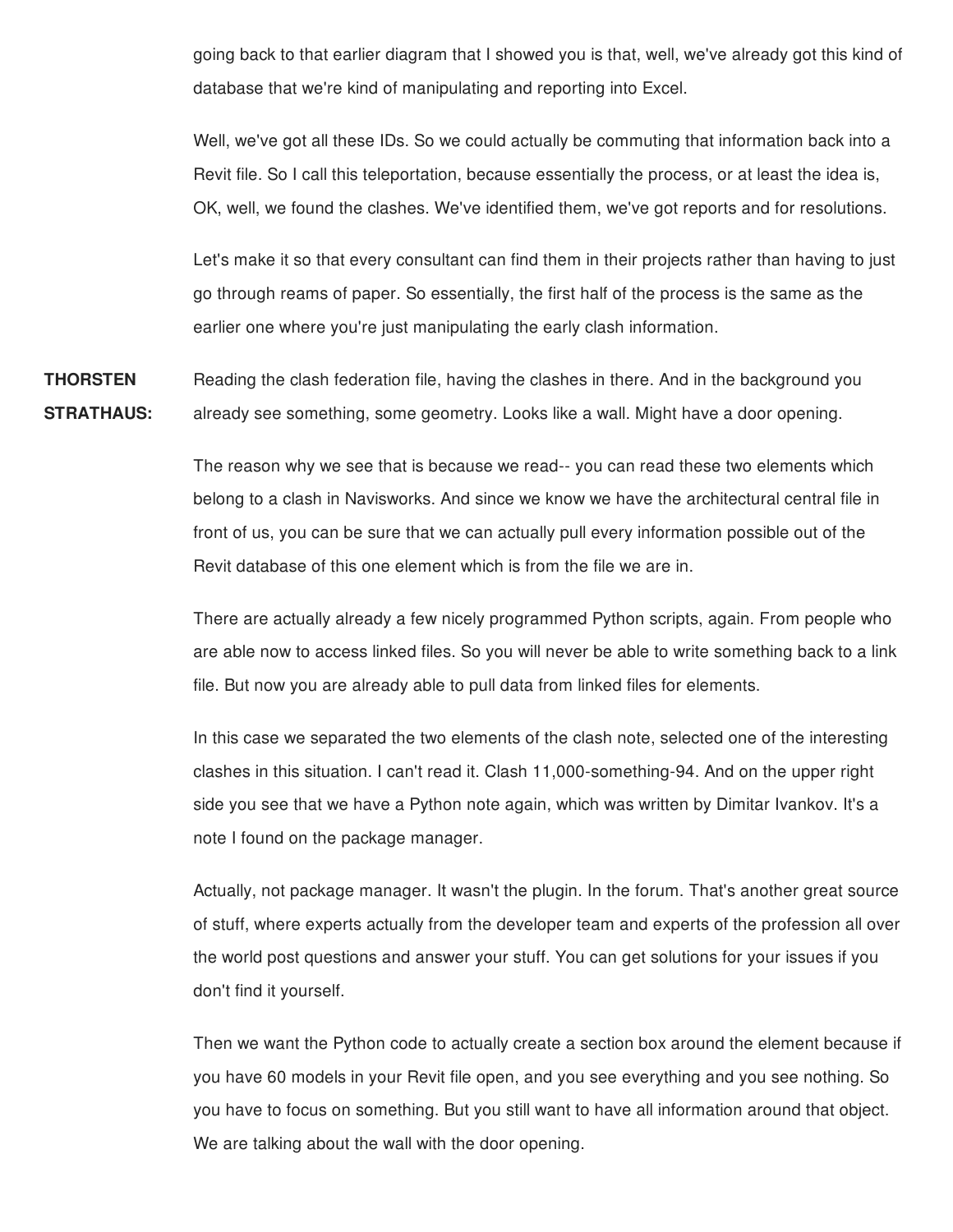So I was offsetting a little bit and illustrating an offset of a section box. And on the lower right, we just overwrite the element property of the color for that wall with the door. So one second later we created a new 3D view with a turned-on section box, with having a nice offset of 1, where 1 was feet.

Revit internally still calculates in feet. So I was thinking for millimeters, but no. Foot is good. Gives a little bit of idea what's happening around.

And the element of your interest is turned red. So we took out all these different file formats and PDFs and Excel sheets which somebody might have to look at. So our designers in the architectural aisle actually can just run through the clashes and turn on their complete focus on the element which has created the clash which was assigned to them to clear.

And they can use this and they're done with that.

**MICHAEL HUDSON:** OK, so after we did that for our architecture team, they said, can you anything else useful?

[LAUGHTER]

**THORSTEN** We weren't sure.

**STRATHAUS:**

**MICHAEL** It took us a while, but we found one. And I'm sure you've seen this as well.

**HUDSON:**

When you're developing projects-- particularly residential projects which have a lot of partitions and space calculations that need to be continuously updated-- you find yourselves often in an awkward scenario, where you either make a choice of having many, many models so that you can report room data in a siloed way, or you use rooms on phases in order to try and take advantage of, say, party walls moving around and recalculating internal spaces.

That's what we did on this project to try and make that work, but what that also meant was that there was no direct link of data between the rooms. Even though they're in the same file as each other, rooms are totally phase-dependent.

So the room on the left hand side, which is essentially one apartment, has no way of transmitting this information to the rooms that are actually contained within it. So the challenge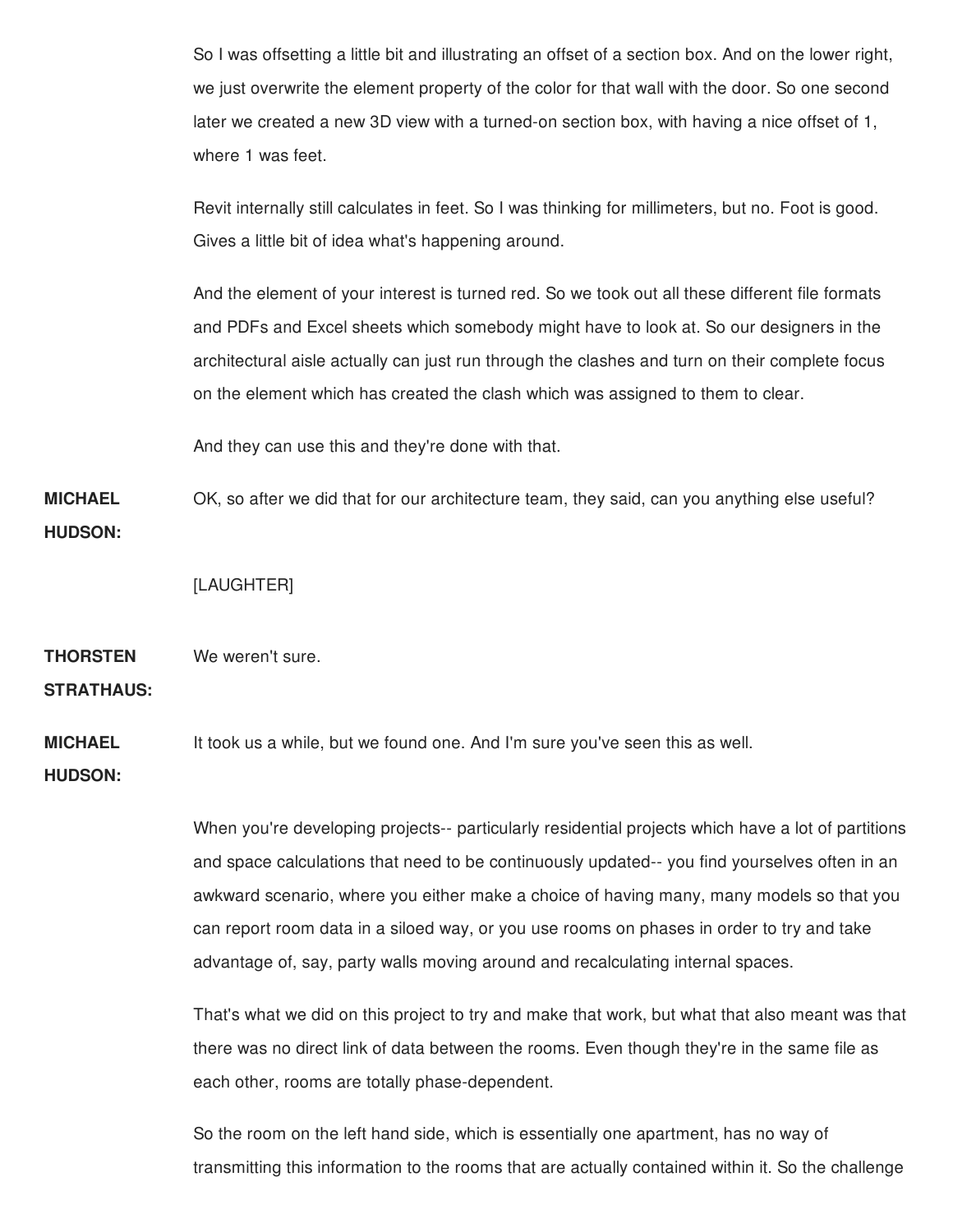for us was, OK, well, can we do this data manipulation in Dynamo?

And of course we could.

**THORSTEN STRATHAUS:** Yeah. So we have again a few small groups together there. In the visualization on the right, you see the apartment rooms as the geometry and a little bit pushed to the side manually. In the original file they are located where they should be. The much more smaller and differentiated rooms inside these apartments.

> The first step was to read the file which we have open. And have a little bit of an idea, which was don't create it for-- You have to separate or differentiate between the apartments and the rooms itself. We did it by worksets. This was already set up in the project, we didn't need to push them to the worksets.

So I get information about the parameter, about the workset of a room. I pick one example room to be sure I picked an apartment. And then I can compare the different worksets these elements are on.

And I selected all rooms of one level to run through that. You'll see the list of the worksets which are like basically numbers. I didn't have the names. Revit hosts this data as a number. So I could compare that.

Since I already had separated the rooms from the apartments, I used a very interesting tool, a very interesting component which is called Room Is Point Inside.

So Dynamo can ask Revit if a point I give to Dynamo is inside a room. So I don't have a boundary box or something, I have the real shape of the room. And since I have the geometry of the rooms already inside the apartments I can pull the centroid, which is definitely d always in the apartment.

And I can super-easily filter this. It's a very fast function. And find out which rooms are in which apartment. Then a little bit of number crunching again, and who doesn't like that? That's the part where we get gray hair.

**MICHAEL** Or no hair.

**HUDSON:**

**THORSTEN** List management-- Yeah, just pull that.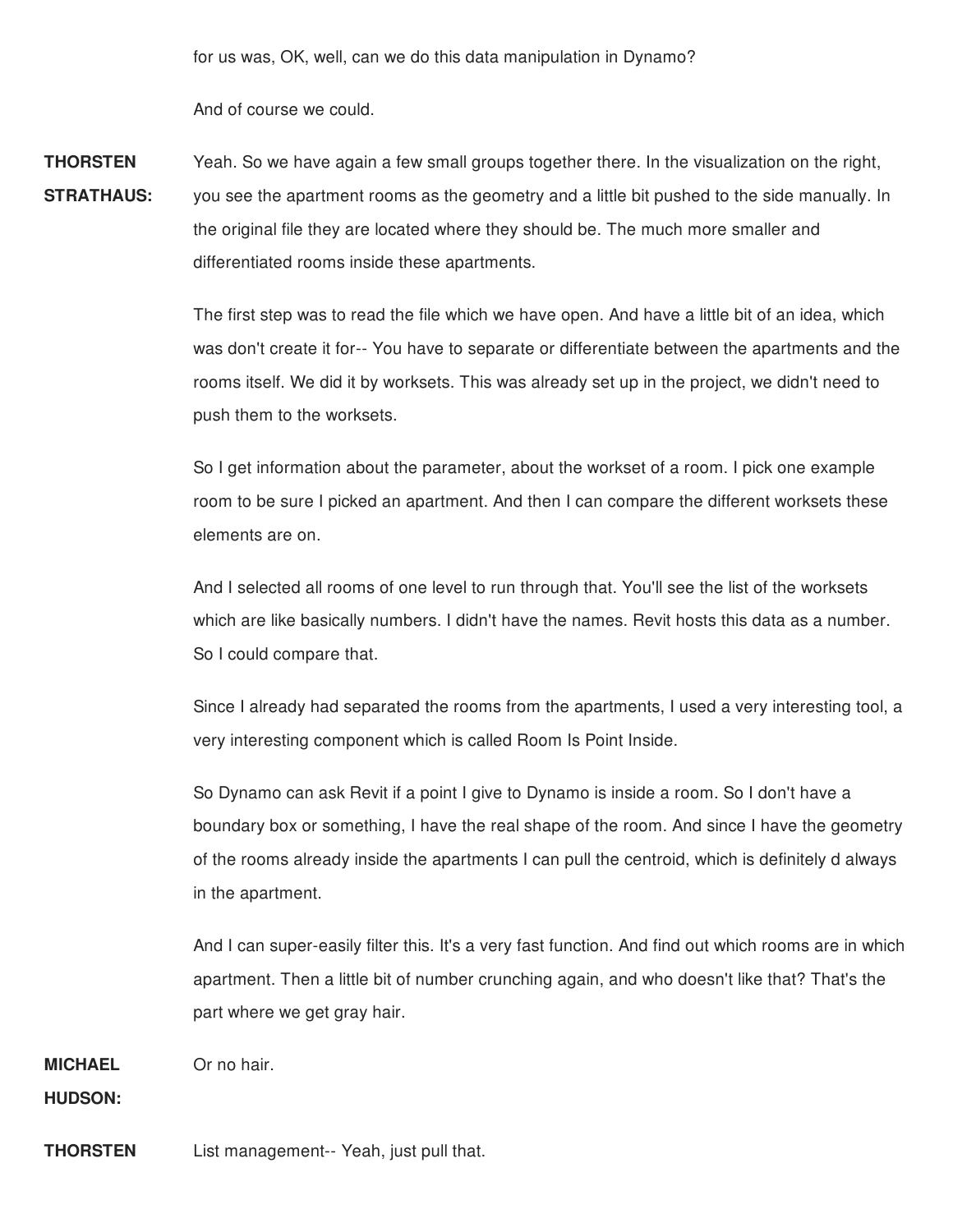#### **STRATHAUS:**

List management, I can only stress it out once more. You have to look into that this stuff that's named differently and works a little bit differently.

I had a colleague from another company before that, who wrote like a tiny definition with 25 components to transpose data like we know from Excel. And then somebody told him that it's already there. Yeah. Have a look what you're looking for, ask somebody. Perhaps somebody might know already where the stuff is to find.

We rearrange the numbers and then it's super easy to pull a parameter, or a value of a parameter, from the apartment. The parameter is the apartment number and the value would be like 206 or 601 and write that stuff back to the chosen parameter of the room in the apartment.

This was before. This was after. Both plans in different phases used the same color scheme. And here we go. So you can only do this with rooms or whatever. You can actually get data from every object which is hosted in something, or on a specific level, and add that automatically by not having to do this manually.

If you have lots of rooms, or lots of doors or lots of equipment in spaces, for example, you don't need to do this manually. Let the computer do that.

**MICHAEL HUDSON:** Yeah, and exactly that. So we did the same thing with the doors. So this project, it has 300 apartments. It has almost 2,000 doors. It has 4,000 rooms. People have to renumber that, or at least they used to.

> Sure, we're not going to lie, it did take a while to write the script and get it stable. But now every single residential project or office project we do, we just press Run and then it's done.

> So there's a huge amount of time saving that can actually be implemented by putting these scripts in place. Sure, it's a bit of a challenge. But the thing is, I go back to my original point about the deliverables on our scheme.

This is a program called Solibri Model Checker. It checks IFCs.

One of the standard deliverables on information gates that you have to pass on British Level 2 BIM projects is that you have to have completely resolved data inside an IFC file. And for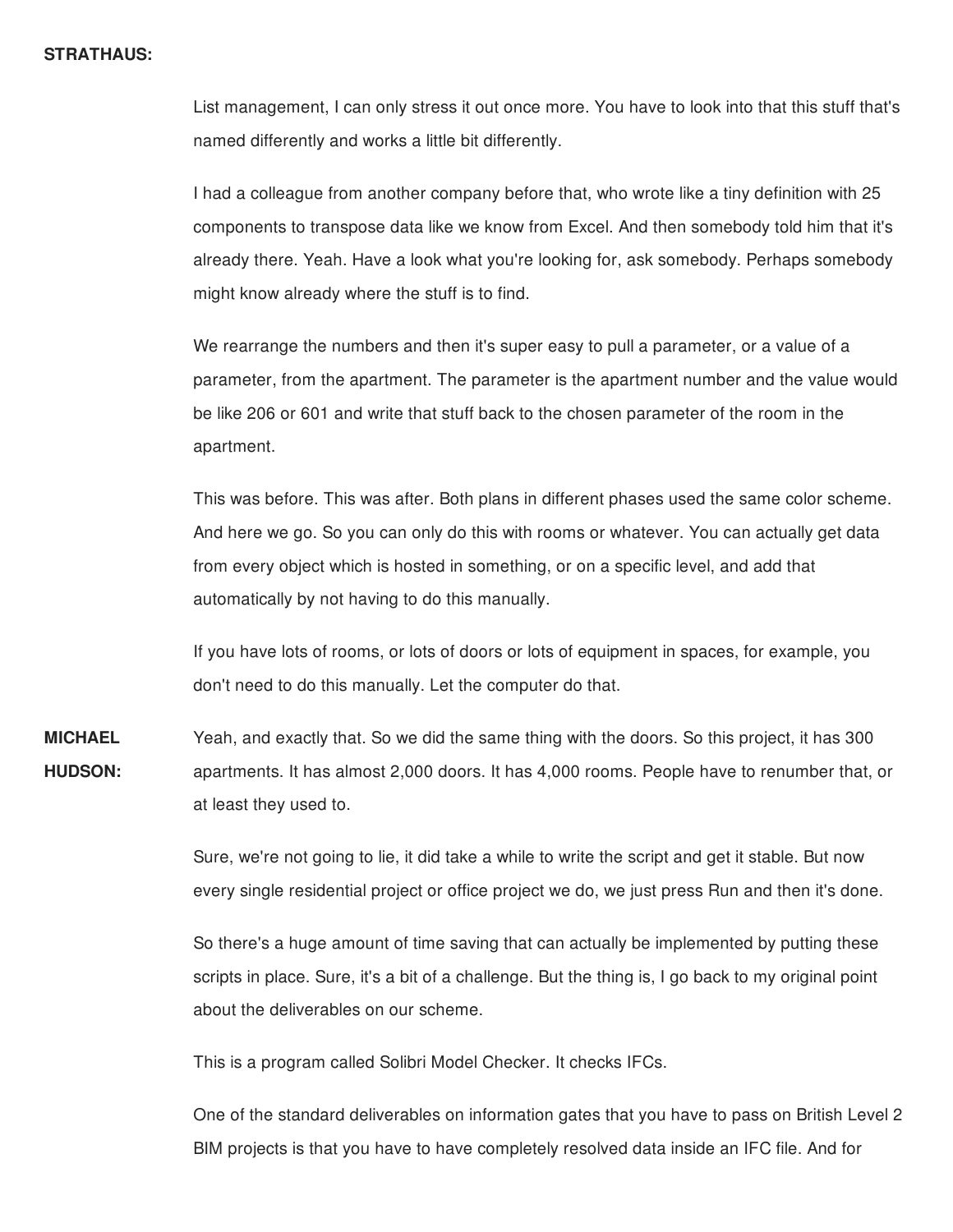those of you who don't know what an IFC file is, it's a completely open platform BIM software. Software platform, sorry.

And thus we were confident that all of our rooms had all the correct data inside them because we'd taken, actually, the human element out of it. There was no manual entry anymore, it was all just automated.

OK, so let's move on to the final battle. Like in any superhero story, there's a final battle. And with us it's always acoustic design. The amount of data in acoustic design is considerably more than anything else.

And the project that we have been working on this year is, we've got a lot of work in Wembley. And this is the Wembley Theatre.

And the interesting challenge for this was they wanted to create a completely open foyer which would provide multiple functions. So there would be large gatherings of people entering the actual performances, but also they wanted it to be a nice restaurant and also a gathering place for the local residents.

That meant that the acoustic performance of the actual space had to respond to a number of different criteria. Which is different from any of the previous workflows that we've done, where we've purely been focusing on the transmission of a performer.

In fact, we had a number of challenges. Because the other challenge was, it's a traditional kind of ceiling space that we had. So unlike traditional geometric form finding kind of uses that we'd done previously, we were limited in what we could actually do geometrically.

So we have to start thinking more creatively about how we optimized the acoustics of the space. And just to give you an idea of the spaces, there were quiet dining areas and in the same space there would be large congregations by a bar.

So obviously, Dynamo was our place to go to start trying to think about how we could optimize a solution with essentially a standardized ceiling.

**THORSTEN STRATHAUS:** Yeah. So we see the geometry. We are not going to bore you with geometry anymore, we are going to invisible stuff. The sound rays.

We have 3x8 modules which usually have 16 panels. This Dynamo definition can actually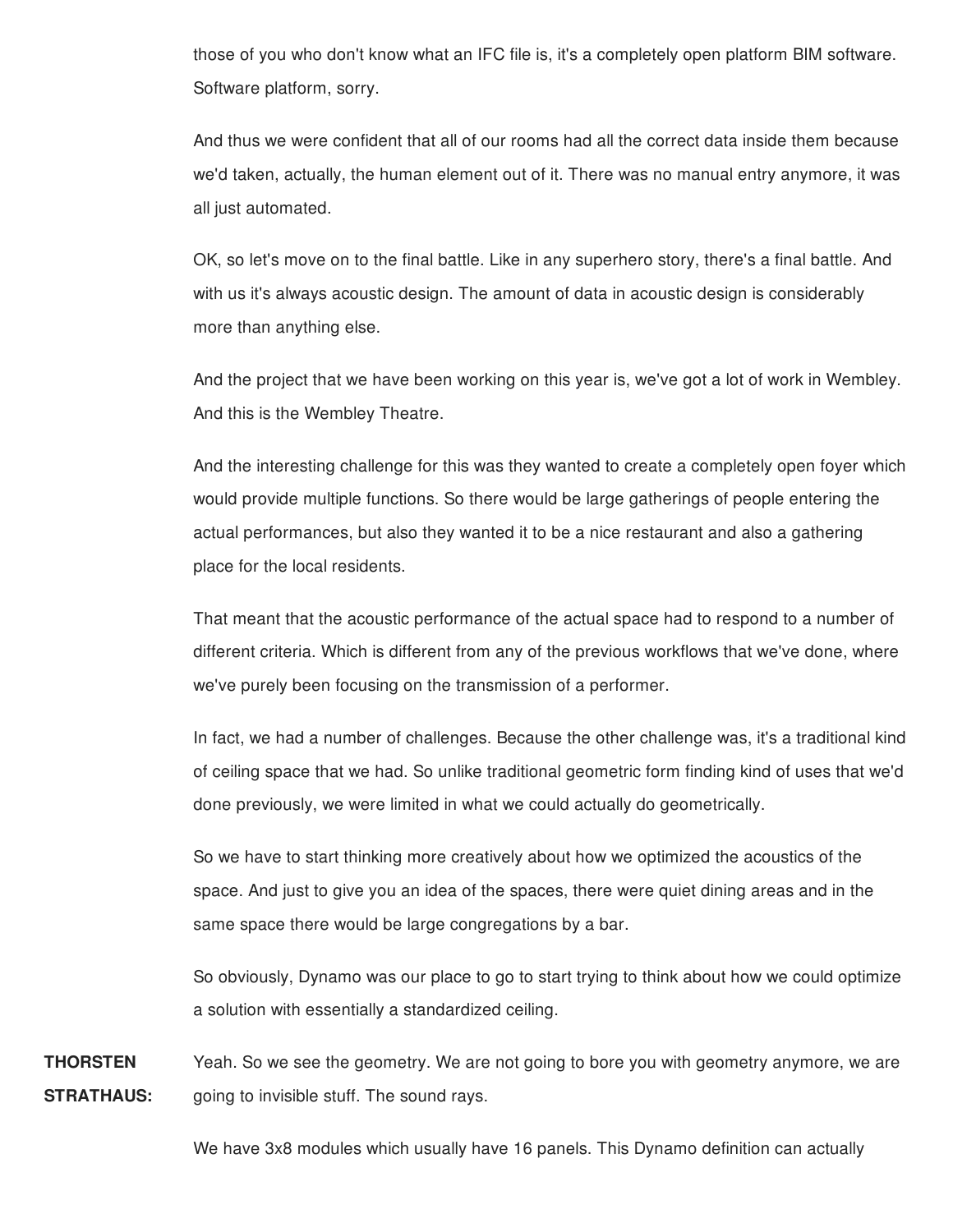create that, but that's not the part you're looking into.

The office created a plugin called Acustamo, which is available on the package manager, which basically consists of three components. The first one is to create a number of random sourced rays, like a straight line which will be considered as a part of the wave.

At the source when it makes the sound, then we've got the directed rays. So we can set up a number of sources which have a number of rays in both directions, x and y. x and y are u and v. And directed a surface.

For example, an acoustic panel which could be hanging here instead of that thing. It might matter to get this dust off.

And the sub1 is actually to solve the raytrace using the vectors we created before, and running the analyzers and having the sound bouncing back. Like if I speak over here, it's straight. If I would speak over there without the microphone the sound would be bounced back from the side to the back, and the person over here hears me twice.

So we had a very simplistic setup. First five sound sources randomly put in this big space and 25 rays per sound source. On the top you see the panels. And actually you already see the created rays and bouncing rays on the lower left side. It didn't take too long, but wasn't really what we were looking for.

So we said, we will at least put in like 10 sources, which could be considered as flocks of people, each having a talk in a restaurant area or dining table or standing at the bar. And we set that up to have 250 sound rays per source, and then actually the computation time went up a little bit. So we arrived at six hours.

So do not leave your Dynamo graphs on automatic execution at that point. There was a day where I'd forgotten about that and had bad luck. And I had to restart like 15 times in 15 minutes. Something crashed, and--

So we have these 10 sound sources, multiplied by 250 rays, which have to be directed to 8x3 panels with each 16 pieces. So you have roughly about 960,000 calculations which have to be done, and it took these six hours.

So it sounds a lot. It's not. Because these three components of Acustamo actually have been developed properly in a C# environment using multithreading.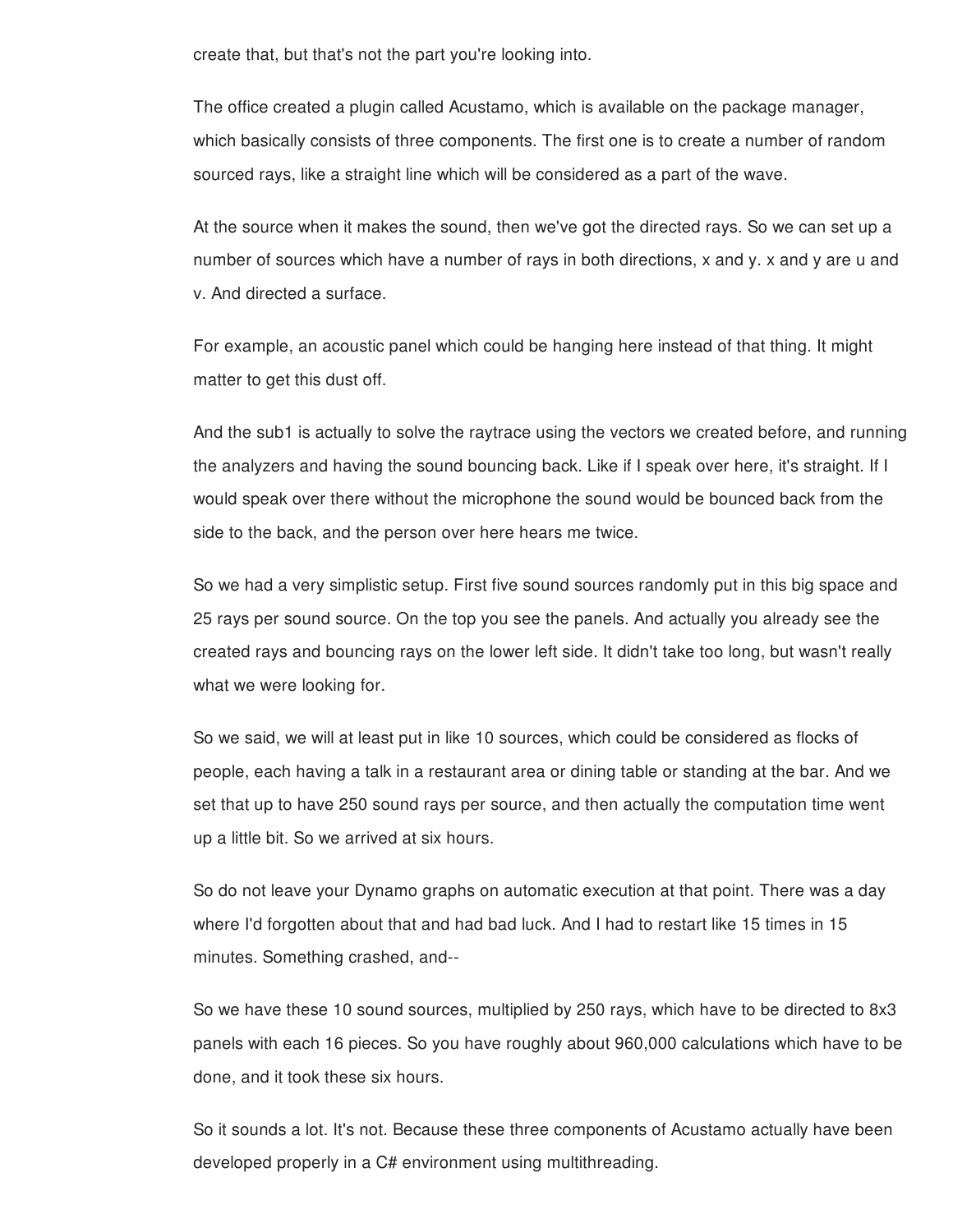So what you see on the bottom actually is a very stretched out Task Manager, where I had like an overkill demo graph running, where you see that all of the other seven of your eight CPUs is hanging around and not doing anything while you still pay a lot of money for it.

It's multithreading, and since you have a very stable task in this scenario because you can run all of these functions, like creating a ray from a point being reflected from a surface. Nothing does change. So it's a very stable one.

You could, for example, measure a distance of 1 million of points of a point cloud to a specific point in the room. It's very easy but computational-wise intensive function. But it's stable.

If you were to take on the other side, I need to punch 1,000 holes into one surface, you couldn't multithread this. Because the surface will always be recreated, so the first process has to run through, second process has to start.

Where if you try to do this manually in the multithreading way, you would most probably fail and your surface wouldn't have all your holes necessary.

The same stuff, like multithreading in C# is called parallel computing in Python. Since you're already experts in Python you can use the parallel computing function of IronPython and put that into your Python code in Dynamo. It works in Grasshopper, it works in Dynamo.

And then you can actually, finally, once a week have the benefit of having eight CPUs in your computer.

So analysis result after six hours. Standard legend from green over yellow to red, showing the panels categorized for amount of absorption which we actually would like to get in this ceiling. To make sure that there wouldn't be areas like, for example, around the bar where everything is too loud and you just can't hear yourself, like in an English pub. I would love to get this into the pubs.

# [LAUGHTER]

So a different graph just for these holes. We discussed that. We're not going into detail for this stuff. Just for you to have a look. There's a layout and we actually do not only have the one layer-- let me re-setup again.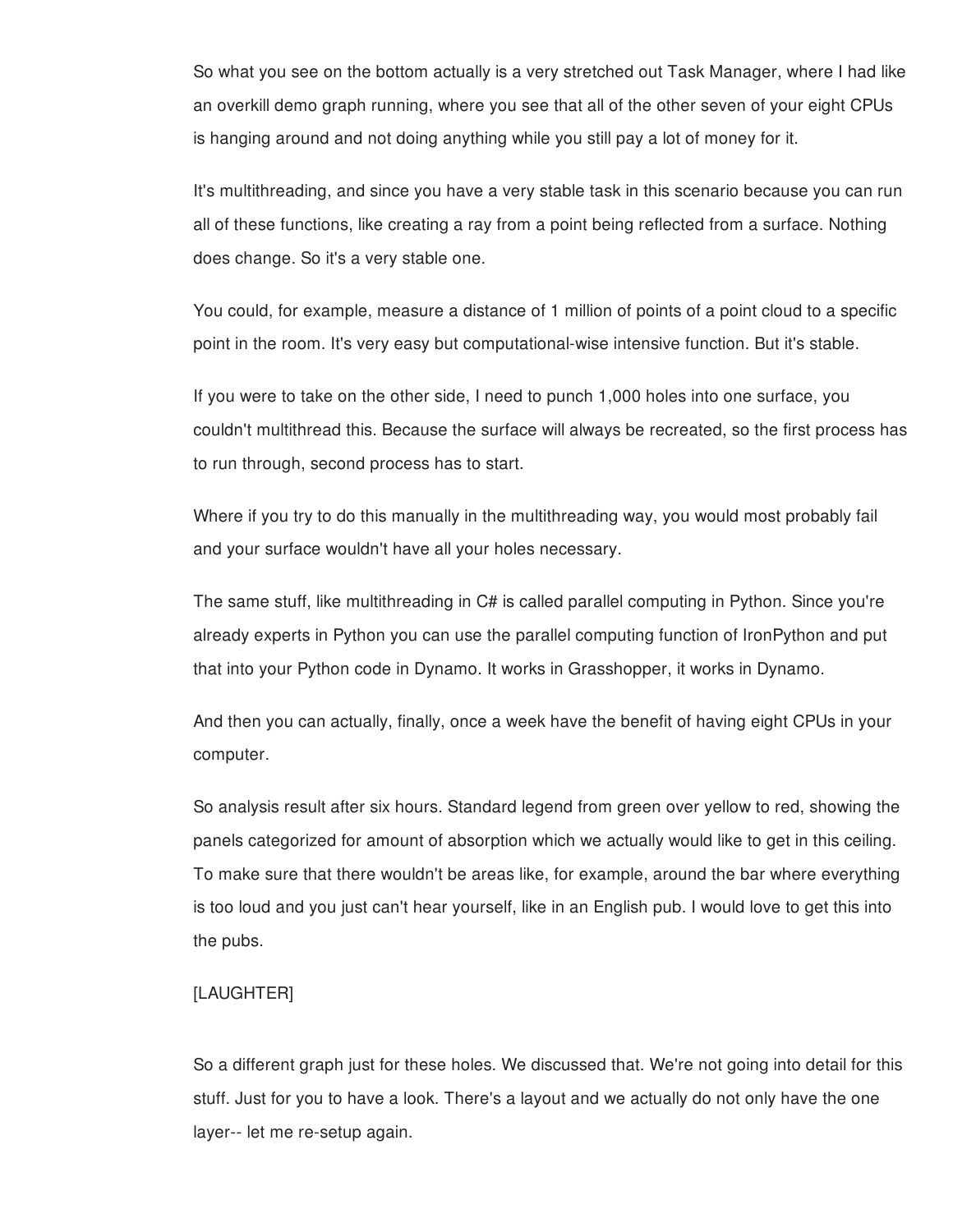So there's a definition for all these modules, which is creating analysis and putting these values into a database. There's a package called Slingshot where you can create data rays and store data and this stuff.

It's a kind of a lookup table, if you're familiar with this terminology. So we're not going to look into that stuff, not too sexy. So we are going back to the general idea.

We had an overlay of, let's say a nice pattern. Because you still want to see something nice if you're standing at the bar. A generally nice pattern plus the overlay of the extra analysis data which we've got back regarding the necessary category of absorption that the panel would qualify for.

And the attractor field which we used to create the general pattern, once again, is a Python code by--

**[? MICHAEL** Knight. ?]

**HUDSON:**

**THORSTEN STRATHAUS:** By [? Knight ?] Miller, who was here just before us. So you can grab these codes, tweak them a little bit if you need, or just use them as they are and be happy with that.

> So then we used adaptive panels in Revit which pull data alike from a lookup table to conform the holes about the size they need to be. For one panel on the left and 16 panels together for the model on the right.

And then we had laser-cut scale mockups of, like, 25x25 centimeters. And it was, like, 2,000 holes done in about one hour. And the whole manufacturing process of these mockups took like half a day in total. And this was something to be discussed with the client very fast.

**MICHAEL** OK I'll rattle on, I know we're quite tight for time.

### **HUDSON:**

Like every sequel, they always shamelessly plug the third movie, so I'm going to do that very quickly. There's always an exotic location. It's Poland.

Basically, continuing on with our acoustic optimization, we tried to really look at enclosed space and actually provide for 1,000 people under one tensile roof structure. It's actually a ring beam.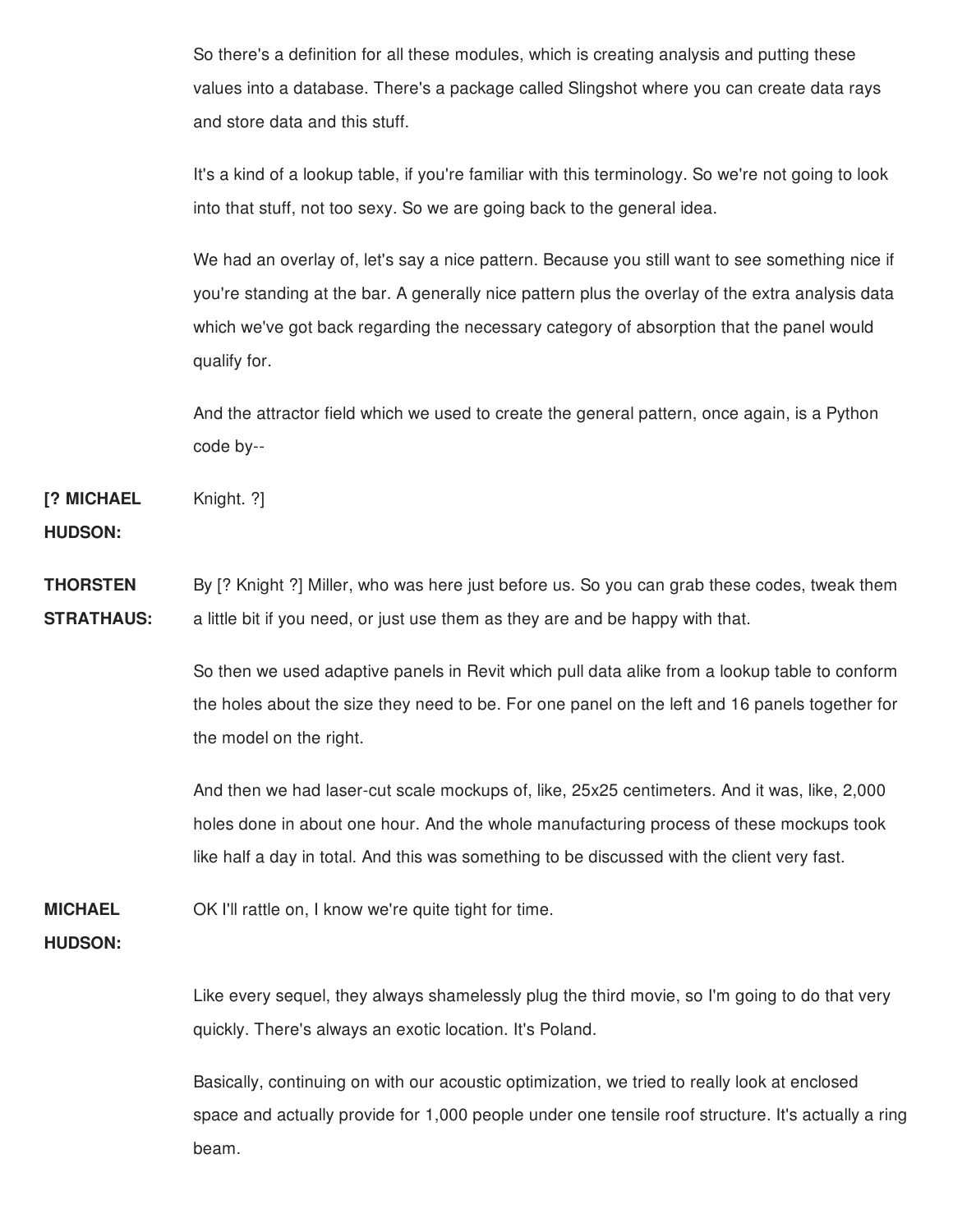But once again, we went back to our old friend Optimo, which is a brilliant piece of coding. Actually, it implements a non-elitist genetic algorithm for multi-objective optimizations, which sounds like a very complicated idea. And it is, essentially.

What it allows Dynamo to do is, once we're doing the stable processes ins instead of doing multithreading, you also need to have some mechanism to essentially do random evolutions to get an optimal result.

It's all well and good knowing your result doesn't work, or it's not very good, but then you have to guess. Well, why not automate the guesswork as well? Essentially that's what this does. Non-elitist essentially means that it tends to be a bit more random, which I think is--

**AUDIENCE:** [INAUDIBLE].

**MICHAEL** Andreas, can you answer that one?

**HUDSON:**

**ANDREAS:** What was the question?

**MICHAEL HUDSON:** They said, what's the difference-- sorry to repeat your question-- what's the difference between non-elitist and elitist genetic algorithms?

**ANDREAS:** Yeah, that's above my--

[LAUGHTER]

**MICHAEL** Whatever [INAUDIBLE] afterwards actually [INAUDIBLE].

**HUDSON:**

Essentially what happens is you have a number of iterations generated. And then you have a graph that's called a Pareto front. And essentially what it allows you to do is, instead of doing hundreds of thousands of essentially linear guesses, it does a lot of guesses on a wide array and then cross-evolves them to find the best result.

This particular algorithm is particularly effective. So that means that we got our first attempt good enough, best result, in actually five iterations, basically. And it means it's incredibly fast.

However, our challenge was to deliver actually high quality, opera-standard internal acoustic space. So what we're now looking to do is actually develop with another open source piece of